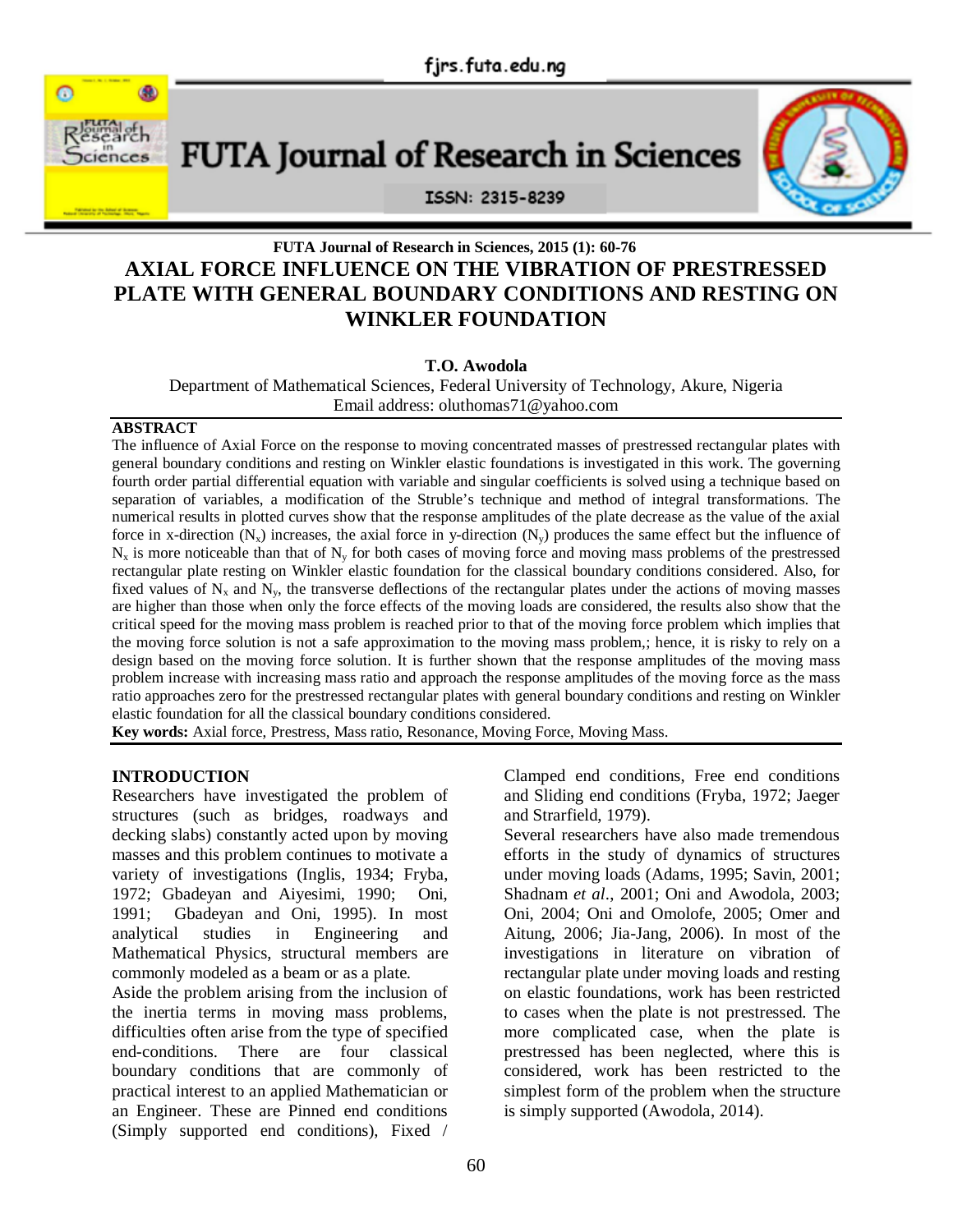Often, engineers create artificial stresses in structures before loading, such artificial stresses are forces which may act axially or otherwise. When they act axially, they are called axial forces. The artificial stresses are also called prestress. The aim of prestressed structures is to limit tensile stresses and hence flexural cracking or bending in the structure under working conditions. If the structure is subjected to a force parallel to its axes in addition to the lateral loading, the local equilibrium of forces is altered because the axial force interacts with the lateral displacement to produce an additional term ( Clough and Penziens, 1975). This additional term due to the axial force increases the complexity of the problem.

In all the aforementioned investigations, considerations have been limited to cases of onedimensional (beam) problems. Where twodimensional (plate) problems have been considered, no considerations have been given to the class of dynamical problems in which the plate is prestressed, especially the influence of the prestress (axial force) on such dynamical system with general classical boundary conditions.

This work however decided to investigate the influence of axial force on the response to moving concentrated masses of prestressed rectangular plates with general boundary conditions and resting on Winkler elastic foundations.

#### **GOVERNING EQUATION**

The equation governing the dynamic transverse displacement  $U(x,y,t)$  of a prestressed rectangular plate when it is resting on a Winkler elastic foundation and traversed by several concentrated masses  $M_i$ moving with velocity  $c_i$  (issuing from point  $y = s$  on the  $y - axis$ ) is the fourth order partial differential equation given by

$$
D \nabla^4 U(x, y, t) + \mu \frac{\partial^2 U(x, y, t)}{\partial t^2} = \mu R_0 \left[ \frac{\partial^4}{\partial t^2 \partial x^2} + \frac{\partial^4}{\partial t^2 \partial y^2} \right] U(x, y, t) + \left[ N_x \frac{\partial^2 U(x, y, t)}{\partial x^2} + N_y \frac{\partial^2 U(x, y, t)}{\partial y^2} \right]
$$
  

$$
-F_0 U(x, y, t) + \sum_{i=1}^N \left[ M_i g \delta(x - c_i t) \delta(y - s) - M_i \left( \frac{\partial^2}{\partial t^2} + 2c_i \frac{\partial^2}{\partial t \partial x} + c_i^2 \frac{\partial^2}{\partial x^2} \right) U(x, y, t) \delta(x - c_i t) \delta(y - s) \right]
$$
(1)

where  $12(1 - v)$ 2 *v*  $D = \frac{Eh}{12.5}$ - $=\frac{Eh}{42\pi\epsilon}$  is the bending rigidity of the plate,  $\nabla^2$  is the two-dimensional Laplacian operator,

h is the plate's thickness, E is the Young's Modulus, *v* is the Poisson's ratio  $(v < 1)$ ,  $\mu$  is the mass per unit area of the plate,  $N_x$  and  $N_y$  are the axial forces in x and y directions respectively,  $R_0$  is the Rotatory inertia correction factor,  $F_0$  is the foundation's stiffness, x and y are respectively the spatial coordinates in x and y directions and t is the time coordinate.

The boundary conditions are arbitrary and the initial conditions, without any loss of generality, is taken as

$$
U(x, y, t) = 0 = \frac{\partial U(x, y, t)}{\partial t}
$$
 (2)

#### **ANALYTICAL APPROXIMATE SOLUTION**

Evidently, an exact closed form solution of the above fourth order partial differential equation (1) does not exist. Consequently, an approximate solution is sought. Thus, the technique based on separation of variable described in Awodola (2014) is employed. This versatile technique requires that the solution of equation (1) takes the form

$$
U(x, y, t) = \sum_{n=1}^{\infty} \phi_n(x, y) T_n(t)
$$
\n(3)

where  $\phi_n$  are the known eigen functions of the plate with the same boundary conditions and have the form of, Shadnam et al (2001)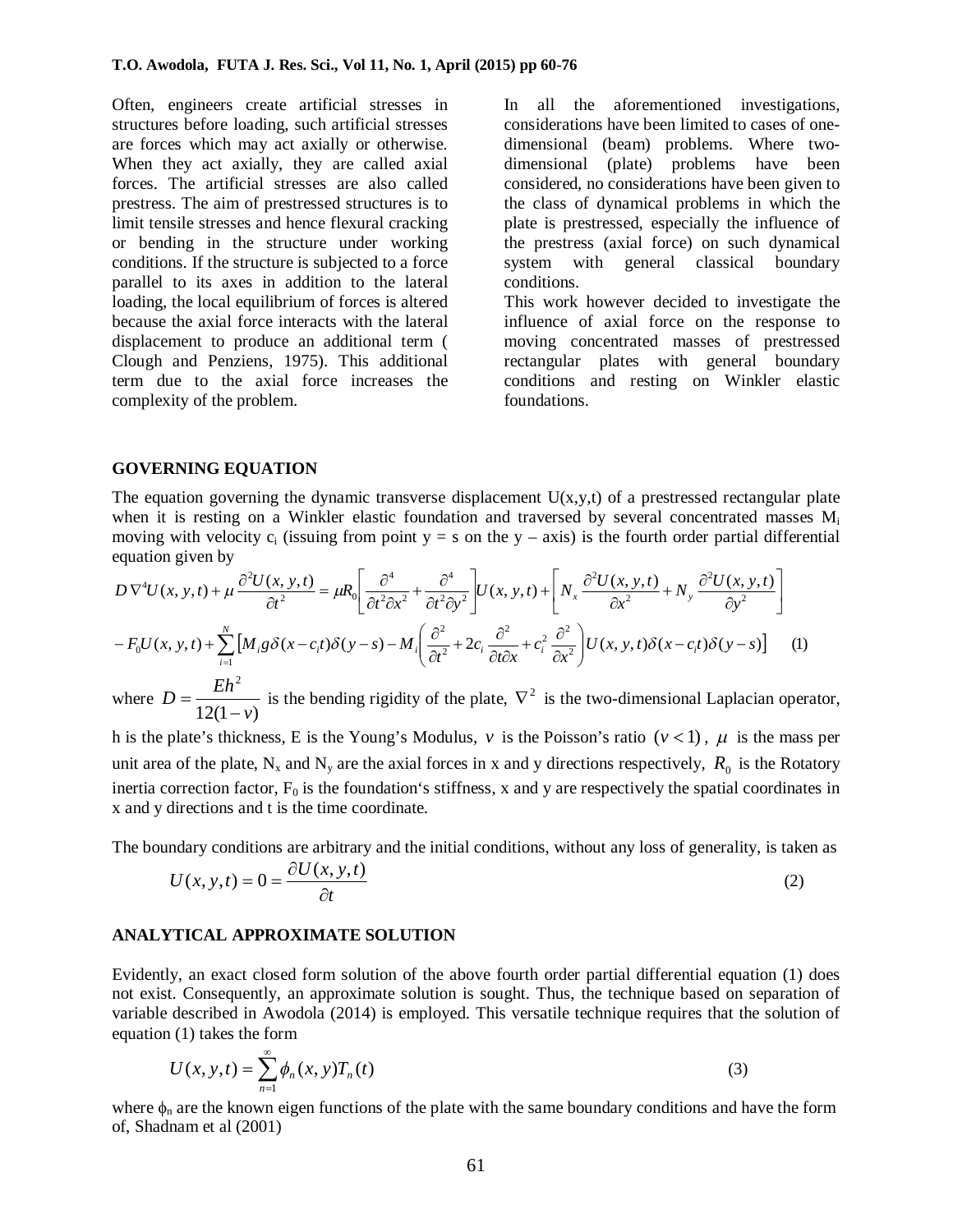$$
\nabla^4 \phi_n - \omega_n^4 \phi_n = 0 \tag{4}
$$

where

$$
\omega_n^4 = \frac{\Omega_n^2 \mu}{D} \tag{5}
$$

 $\Omega_n$ , n = 1, 2, 3, ..., are the natural frequencies of the dynamical system and  $T_n(t)$  are amplitude functions which have to be calculated.

In order to solve the equation  $(1)$ , it is rewritten as

$$
\frac{D}{\mu} \nabla^4 U(x, y, t) + \frac{\partial^2 U(x, y, t)}{\partial t^2} = R_0 \left[ \frac{\partial^4}{\partial t^2 \partial x^2} + \frac{\partial^4}{\partial t^2 \partial y^2} \right] U(x, y, t) + \left[ N_x \frac{\partial^2 U(x, y, t)}{\partial x^2} + N_y \frac{\partial^2 U(x, y, t)}{\partial y^2} \right]
$$
\n
$$
- \frac{F_0}{\mu} U(x, y, t) + \sum_{i=1}^N \left[ \frac{M_i g}{\mu} \delta(x - c_i t) \delta(y - s) - \frac{M_i}{\mu} \left( \frac{\partial^2}{\partial t^2} + 2c_i \frac{\partial^2}{\partial t \partial x} + c_i^2 \frac{\partial^2}{\partial x^2} \right) U(x, y, t) \delta(x - c_i t) \delta(y - s) \right] (6)
$$

Rewriting the right hand side of equation (6) in the form of a series, we have

$$
R_0 \left[ \frac{\partial^4}{\partial t^2 \partial x^2} + \frac{\partial^4}{\partial t^2 \partial y^2} \right] U(x, y, t) + \left[ N_x \frac{\partial^2 U(x, y, t)}{\partial x^2} + N_y \frac{\partial^2 U(x, y, t)}{\partial y^2} \right] - \frac{F_0}{\mu} U(x, y, t)
$$
  
+ 
$$
\sum_{i=1}^N \left[ \frac{M_i g}{\mu} \delta(x - c_i t) \delta(y - s) - \frac{M_i}{\mu} \left( \frac{\partial^2}{\partial t^2} + 2c_i \frac{\partial^2}{\partial t \partial x} + c_i^2 \frac{\partial^2}{\partial x^2} \right) U(x, y, t) \delta(x - c_i t) \delta(y - s) \right] = \sum_{n=1}^\infty \phi_n(x, y) B_n(t) (7)
$$

When equation (3) is used in equation (7) we have

$$
\sum_{n=1}^{\infty} \left\{ R_0 \left[ \phi_{n,\text{xx}}(x, y) T_{n,\text{tt}}(t) + \phi_{n,\text{yy}}(x, y) T_{n,\text{tt}}(t) \right] - \frac{F_0}{\mu} \phi_n(x, y) T_n(t) + \frac{N_x}{\mu} \phi_{n,\text{xx}}(x, y) T_n(t) + \frac{N_y}{\mu} \phi_{n,\text{yy}}(x, y) T_n(t) + \frac{N_y}{\mu} \phi_{n,\text{yy}}(x, y) T_n(t) + \sum_{i=1}^N \left[ \frac{M_i g}{\mu} \delta(x - c_i t) \delta(y - s) - \frac{M_i}{\mu} \left( \phi_n(x, y) T_{n,\text{tt}}(t) + 2c_i \phi_{n,\text{xx}}(x, y) T_{n,\text{tt}}(t) \right) + c_i^2 \phi_{n,\text{xx}}(x, y) T_n(t) \right] \} = \sum_{n=1}^{\infty} \phi_n(x, y) B_n(t)
$$
\n(8)

Multiplying both sides of equation (8) by  $\phi_p(x,y)$  and integrating on area A of the plate, we have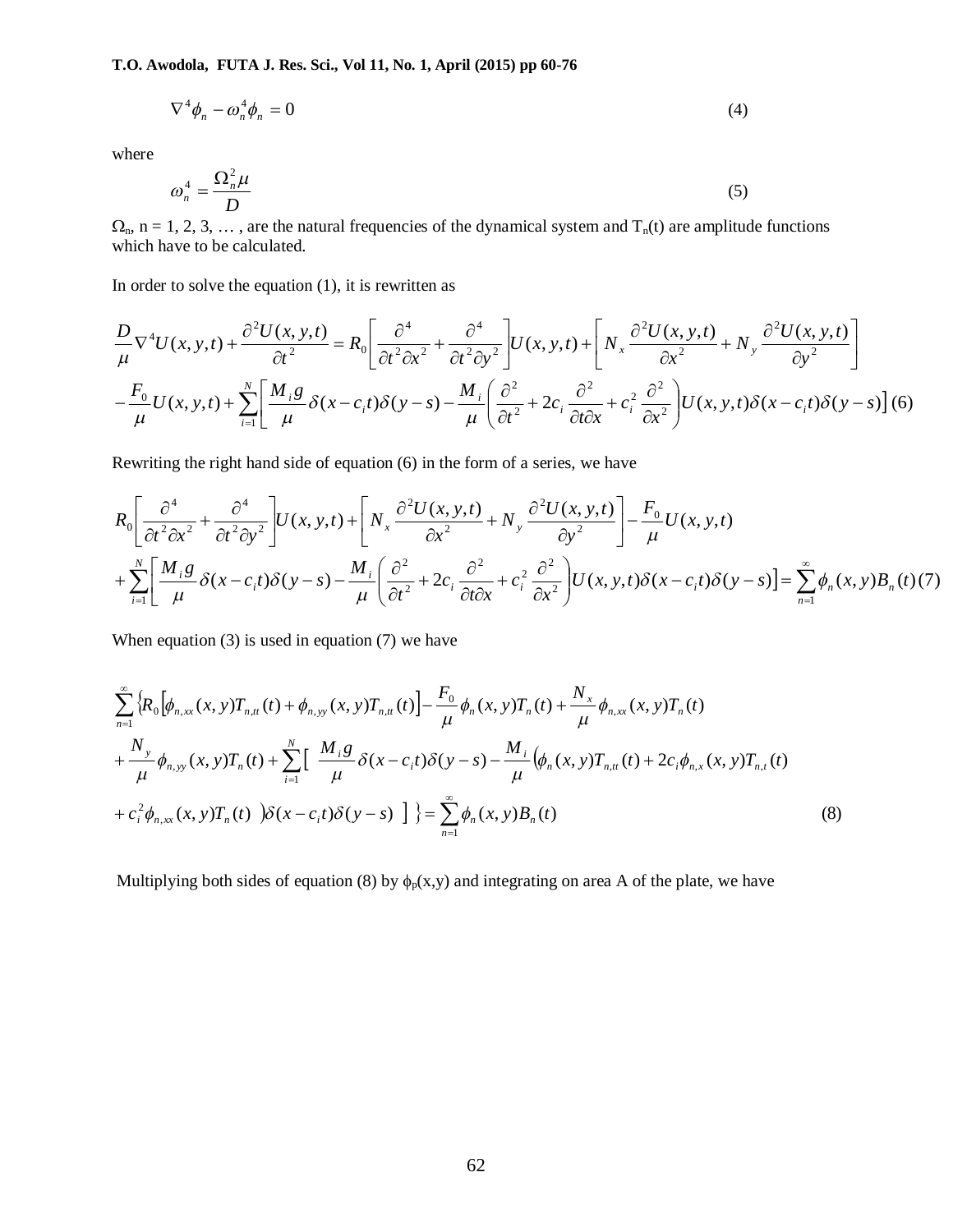$$
\sum_{n=1}^{\infty} \int_{A} \left\{ R_{0} \left[ \phi_{n,xx}(x, y) \phi_{p}(x, y) T_{n,n}(t) + \phi_{n,yy}(x, y) \phi_{p}(x, y) T_{n,n}(t) \right] + \frac{N_{x}}{\mu} \phi_{n,xx}(x, y) \phi_{p}(x, y) T_{n}(t) \n+ \frac{N_{y}}{\mu} \phi_{n,yy}(x, y) \phi_{p}(x, y) T_{n}(t) - \frac{F_{0}}{\mu} \phi_{n}(x, y) \phi_{p}(x, y) T_{n}(t) + \sum_{i=1}^{N} \left[ \frac{M_{i} g}{\mu} \phi_{p}(x, y) \delta(x - c_{i} t) \delta(y - s) \right. \n- \frac{M_{i}}{\mu} \left( \phi_{n}(x, y) \phi_{p}(x, y) T_{n,n}(t) + 2 c_{i} \phi_{n,x}(x, y) \phi_{p}(x, y) T_{n,n}(t) + c_{i}^{2} \phi_{n,xx}(x, y) \phi_{p}(x, y) T_{n}(t) \right) \delta(x - c_{i} t) \delta(y - s) \right] \} dA \n= \sum_{n=1}^{\infty} \int_{A} \phi_{n}(x, y) \phi_{p}(x, y) B_{n}(t) dA
$$
\n(9)

Considering the orthogonality of  $\phi_n(x,y)$ , we have

$$
B_{n}(t) = \frac{1}{P^{*}} \sum_{n=1}^{\infty} \int_{A} \left\{ R_{0} \left[ \phi_{n,xx}(x,y) \phi_{p}(x,y) T_{n,tt}(t) + \phi_{n,yy}(x,y) \phi_{p}(x,y) T_{n,tt}(t) \right] + \frac{N_{x}}{\mu} \phi_{n,xx}(x,y) T_{n}(t) \phi_{p}(x,y) + \frac{N_{y}}{\mu} \phi_{n,yy}(x,y) \phi_{p}(x,y) T_{n}(t) - \frac{F_{0}}{\mu} \phi_{n}(x,y) \phi_{p}(x,y) T_{n}(t) + \sum_{i=1}^{N} \left[ \frac{M_{i} g}{\mu} \phi_{p}(x,y) \delta(x-c_{i}t) \delta(y-s) - \frac{M_{i}}{\mu} \left( \phi_{n}(x,y) \phi_{p}(x,y) T_{n,tt}(t) + 2c_{i} \phi_{n,x}(x,y) \phi_{p}(x,y) T_{n,tt}(t) + c_{i}^{2} \phi_{n,xx}(x,y) \phi_{p}(x,y) T_{n}(t) \right) \delta(x-c_{i}t) \delta(y-s) \right] \} dA
$$
\n(10)

where  $P^* = \int_A \phi_p^2 dA$ 

Using (10) and taking into account (4) and (5), equation (6) can be written as

$$
\phi_n(x, y) \left[ \frac{D\omega_n^4}{\mu} T_n(t) + T_{n,t}(t) \right] = \frac{\phi_n(x, y)}{P^*} \sum_{q=1}^{\infty} \int_A \left\{ R_0 \left[ \phi_{q,xx}(x, y) \phi_p(x, y) T_{q,t}(t) + \phi_{q,yy}(x, y) \phi_p(x, y) T_{q,t}(t) \right] \right\}
$$
\n
$$
- \frac{F_0}{\mu} \phi_q(x, y) \phi_p(x, y) T_q(t) + \frac{N_x}{\mu} \phi_{q,xx}(x, y) \phi_p(x, y) T_q(t) + \frac{N_y}{\mu} \phi_{q,yy}(x, y) \phi_p(x, y) T_q(t)
$$
\n
$$
+ \sum_{i=1}^N \left[ \frac{M_i g}{\mu} \phi_p(x, y) \delta(x - c_i t) \delta(y - s) - \frac{M_i}{\mu} \left( \phi_q(x, y) \phi_p(x, y) T_{q,t}(t) \right) \right]
$$
\n
$$
+ 2c_i \phi_{q,x}(x, y) \phi_p(x, y) T_{q,t}(t) + c_i^2 \phi_{q,xx}(x, y) \phi_p(x, y) T_q(t) \right) \delta(x - c_i t) \delta(y - s) \bigg] \bigg\} dA \tag{11}
$$

Equation (11) implies that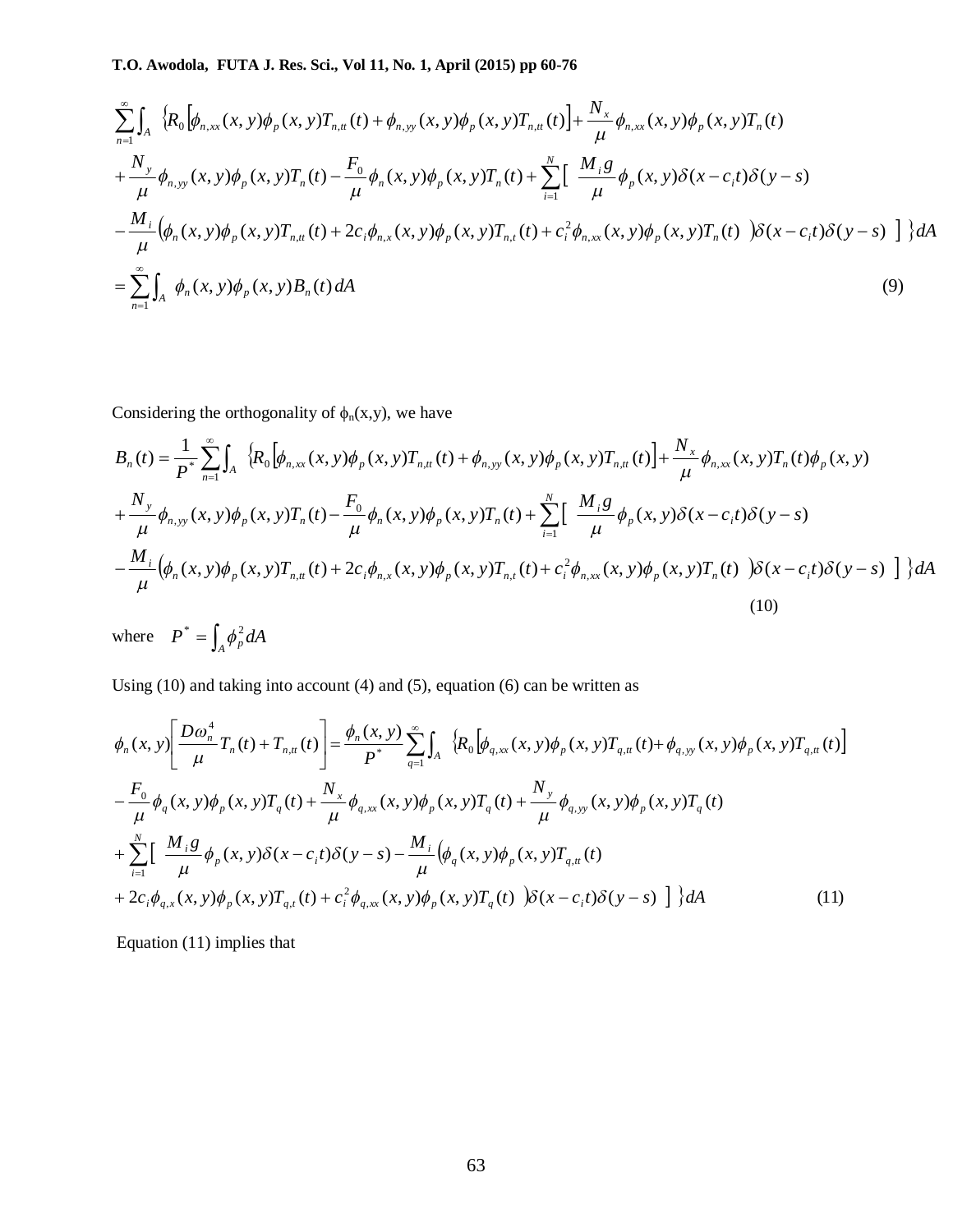$$
T_{n,n}(t) + \frac{D\omega_n^4}{\mu} T_n(t) = \frac{1}{P^*} \sum_{q=1}^{\infty} \int_A \left\{ R_0 \left[ \phi_{q,xx}(x, y) \phi_p(x, y) T_{q,n}(t) + \phi_{q,yy}(x, y) \phi_p(x, y) T_{q,n}(t) \right] \right\}
$$
  
+ 
$$
\frac{N_x}{\mu} \phi_{q,xx}(x, y) \phi_p(x, y) T_q(t) + \frac{N_y}{\mu} \phi_{q,yy}(x, y) \phi_p(x, y) T_q(t) - \frac{F_0}{\mu} \phi_q(x, y) \phi_p(x, y) T_q(t)
$$
  
+ 
$$
\sum_{i=1}^N \left[ \frac{M_i g}{\mu} \phi_p(x, y) \delta(x - c_i t) \delta(y - s) - \frac{M_i}{\mu} \left( \phi_q(x, y) \phi_p(x, y) T_{q,n}(t) \right) \right]
$$
  
+ 
$$
2c_i \phi_{q,x}(x, y) \phi_p(x, y) T_{q,t}(t) + c_i^2 \phi_{q,xx}(x, y) \phi_p(x, y) T_q(t) \left[ \delta(x - c_i t) \delta(y - s) \right] \right\} dA
$$
(12)

Equation (12) is a set of coupled second order ordinary differential equations. Expressing the Dirac-Delta function in the Fourier cosine series as Shadnam *et al*. (2001)

$$
\delta(x - c_i t) = \frac{1}{L_x} \left[ 1 + 2 \sum_{j=1}^{\infty} \cos \frac{j \pi c_i t}{L_x} \cos \frac{j \pi x}{L_x} \right] \text{ and } \delta(y - s) = \frac{1}{L_y} \left[ 1 + 2 \sum_{k=1}^{\infty} \cos \frac{k \pi s}{L_x} \cos \frac{k \pi y}{L_x} \right] \tag{13}
$$

equation (12) then becomes

$$
\frac{d^{2}T_{n}(t)}{dt^{2}} + \alpha_{n}^{2}T_{n}(t) - \frac{1}{P^{*}}\sum_{q=1}^{\infty} \left\{ R_{0}P_{1}^{*} \frac{d^{2}T_{q}(t)}{dt^{2}} - \frac{1}{\mu} \left( F_{0}P_{2}^{*} - N_{x}k^{0} - N_{y}k^{1} \right) T_{q}(t) \right. \\ \left. - \sum_{i=1}^{N} \frac{M_{i}}{L_{x}L_{y}\mu} \left[ 2\left( \frac{P_{3}^{*}}{2} + \sum_{k=1}^{\infty} \cos \frac{k\pi x}{L_{y}} P_{3}^{**}(k) + \sum_{j=1}^{\infty} \cos \frac{j\pi c_{i}t}{L_{x}} P_{3}^{***}(j) \right. \right. \\ \left. + 2\sum_{j=1}^{\infty} \sum_{k=1}^{\infty} \cos \frac{j\pi c_{i}t}{L_{x}} \cos \frac{k\pi x}{L_{y}} P_{3}^{***}(j,k) \right] \frac{d^{2}T_{q}(t)}{dt^{2}} + 4c_{i} \left( \frac{P_{4}^{*}}{2} + \sum_{k=1}^{\infty} \cos \frac{k\pi x}{L_{y}} P_{4}^{**}(k) \right. \\ \left. + \sum_{j=1}^{\infty} \cos \frac{j\pi c_{i}t}{L_{x}} P_{4}^{***}(j) + 2\sum_{j=1}^{\infty} \sum_{k=1}^{\infty} \cos \frac{j\pi c_{i}t}{L_{x}} \cos \frac{k\pi x}{L_{y}} P_{4}^{***}(j,k) \right) \frac{dT_{q}(t)}{dt} \\ \left. + 2c_{i}^{2} \left( \frac{P_{5}^{*}}{2} + \sum_{k=1}^{\infty} \cos \frac{k\pi x}{L_{y}} P_{5}^{**}(k) + \sum_{j=1}^{\infty} \cos \frac{j\pi c_{i}t}{L_{x}} P_{5}^{***}(j) \right. \\ \left. + 2\sum_{j=1}^{\infty} \sum_{k=1}^{\infty} \cos \frac{j\pi c_{i}t}{L_{x}} \cos \frac{k\pi x}{L_{y}} P_{5}^{***}(j,k) \right) T_{q}(t) \right] \right\} = \sum_{i=1}^{N} \frac
$$

where  $\mu$ ω α  $\frac{2}{n} = \frac{D\omega_n^4}{\omega_n^4}$ *D*  $=\frac{D\omega_n}{\omega_n}$ ,  $k^0 = \int_0^{L_x} \int_0^{L_y} \phi_{n,xx}(x, y) \phi_p(x, y) dy dx$ ,  $k^1 = \int_0^{L_x} \int_0^{L_y} \phi_{n,yy}(x, y) \phi_p(x, y) dy dx$  $n, x x \rightarrow 0$ ,  $y \rightarrow p$  $\int_0^{L_x} \int_0^{L_y} \phi_{n,xx}(x, y) \phi_p(x, y) dy dx, k^1 = \int_0^{L_x} \int_0^{L_y} \phi_{n,yy}(x, y) \phi_p(x, y)$ 1  $\mathbf{y}_0$   $\mathbf{y}_n$ ,  $S^0 = \int_0^{L_X} \int_0^{L_Y} \phi_{n,xx}(x, y) \phi_p(x, y) dy dx$ ,  $k^1 = \int_0^{L_X} \int_0^{L_Y} \phi_{n,yy}(x, y) \phi_p(x, y) dy dx$ ,  $P_1^* = k^0 + k^1$ ,  $P_2^* = \int_0^{L_X} \int_0^{L_Y} \phi_n(x, y) \phi_p(x, y) dy dx$ ,  $P_2^* = \int_0^{L_x} \int_0^{L_y} \phi_n(x, y) \phi_p(x, y) dy dx$ ,  $P_3^* = \int_0^{L_x} \int_0^{L_y} \phi_n(x, y) \phi_p(x, y) dy dx$ ,  $=\int_0^{L_X} \int_0^{L_Y} \phi_n(x, y) \phi_n$  $g(x) = \int_0^{x} \int_0^{x} \cos \frac{kxy}{L} \phi_n(x, y) \phi_p(x, y) dy dx$  $\int_{3}^{4\pi} (k) = \int_{0}^{L_X} \int_{0}^{L_Y} \cos \frac{k \lambda y}{L} \phi_n(x, y) \phi_p(x, y) dy dx$ *L*  $P_3^{**}(k) = \int_0^{L_x} \int_0^{L_y} \cos \frac{k\pi y}{L} \phi_n(x, y) \phi_p$ *Y*  $\mathcal{L} = \int_0^{L_x} \int_0^{L_y} \cos \frac{k \pi y}{L_x} \phi_n(x, y) \phi_p(x, y) dy dx$ ,  $P_3^{***}(j) = \int_0^{L_x} \int_0^{L_y} \cos \frac{j \pi x}{L_x} \phi_n(x, y) \phi_p(x, y) dy dx$ ,  $\int_3^{***}(j) = \int_0^{L_X} \int_0^{L_Y} \cos \frac{f}{L} \phi_n(x, y) \phi_p(x, y) dy dx$ *L*  $P_3^{***}(j) = \int_0^{L_x} \int_0^{L_y} \cos \frac{j\pi x}{L} \phi_n(x, y) \phi_p$  $L_X$   $\mathsf{r}L$ *n X*  $=\int_0^{L_x}\int_0^{L_y}\cos\frac{J\pi x}{L_y}\phi_n(x, y)\phi_n$  $(j, k) = \int_0^{2\pi} \int_0^{2\pi} \cos \frac{f(x, y)}{L} \cos \frac{kxy}{L} \phi_n(x, y) \phi_p(x, y) dy dx$  $\phi_p^{***}(j,k) = \int_0^{L_X} \int_0^{L_Y} \cos \frac{f(x)}{L} \cos \frac{k \pi y}{L} \phi_n(x, y) \phi_p(x, y) dy dx$ *L*  $k\pi y$ *L*  $P_3^{***}$   $(j,k) = \int_0^{L_x} \int_0^{L_y} \cos \frac{j\pi x}{l} \cos \frac{k\pi y}{l} \phi_n(x, y) \phi_p$ *X*  $\boldsymbol{\nu}_Y$  $=\int_0^{L_x} \int_0^{L_y} \cos \frac{j\pi x}{L_x} \cos \frac{k\pi y}{L_x} \phi_n(x, y) \phi_p(x, y) dy dx, P_4^* = \int_0^{L_x} \int_0^{L_y} \phi_{n,x}(x, y) \phi_p(x, y) dy dx,$  $=\int_0^{L_X} \int_0^{L_Y} \phi_{n,x}(x, y) \phi$  $g(x) = \int_0^{-x} \int_0^{-y} \cos \frac{f(x, y)}{L_x} \phi_{n, x}(x, y) \phi_p(x, y) dy dx$  $\int_{4}^{4*}(k) = \int_{0}^{L_X} \int_{0}^{L_Y} \cos \frac{k \lambda y}{L} \phi_{n,x}(x, y) \phi_p(x, y) dy dx$ *L*  $P_4^{**}(k) = \int_0^{L_x} \int_0^{L_y} \cos \frac{k\pi y}{L} \phi_{n,x}(x, y) \phi_p$ *Y*  $\int_0^{L_x} \int_0^{L_y} \cos \frac{k\pi y}{L_x} \phi_{n,x}(x, y) \phi_p(x, y) dy dx$ ,  $P_4^{***}(j) = \int_0^{L_x} \int_0^{L_y} \cos \frac{j\pi x}{L_x} \phi_{n,x}(x, y) \phi_p(x, y) dy dx$ , *L*  $P_4^{***}$   $(j) = \int_0^{L_x} \int_0^{L_y} \cos \frac{j\pi x}{l} \phi_{n,x}(x, y) \phi_p$  $L_X$   $\mathsf{P}^L$ *n x X*  $=\int_0^{L_x} \int_0^{L_y} \cos \frac{J\pi x}{L_x} \phi_{n,x}(x, y) \phi_{n,x}(x, y)$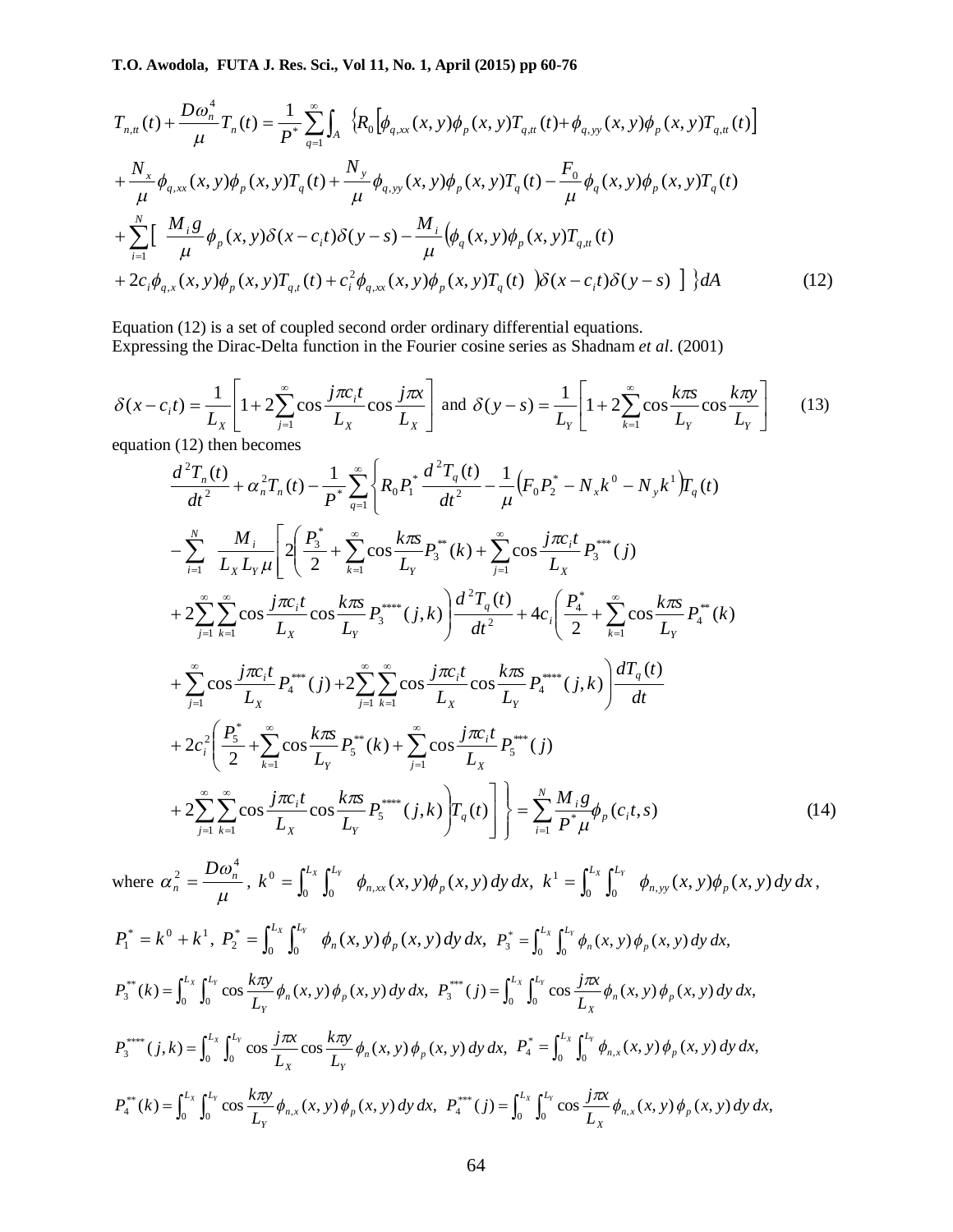$$
P_4^{****}(j,k) = \int_0^{L_X} \int_0^{L_Y} \cos \frac{j\pi x}{L_X} \cos \frac{k\pi y}{L_Y} \phi_{n,x}(x, y) \phi_p(x, y) dy dx, P_5^* = \int_0^{L_X} \int_0^{L_Y} \phi_{n,xx}(x, y) \phi_p(x, y) dy dx,
$$
  

$$
P_5^{**}(k) = \int_0^{L_X} \int_0^{L_Y} \cos \frac{k\pi y}{L_Y} \phi_{n,xx}(x, y) \phi_p(x, y) dy dx, P_5^{***}(j) = \int_0^{L_X} \int_0^{L_Y} \cos \frac{j\pi x}{L_X} \phi_{n,xx}(x, y) \phi_p(x, y) dy dx
$$
  
and 
$$
P_5^{****}(j,k) = \int_0^{L_X} \int_0^{L_Y} \cos \frac{j\pi x}{L_X} \cos \frac{k\pi y}{L_Y} \phi_{n,xx}(x, y) \phi_p(x, y) dy dx,
$$

Equation (14) is the transformed equation governing the problem of the rectangular plate on a Winkler elastic foundation.

In what follows,  $\phi_n(x,y)$  are assumed to be the products of the beam functions  $\psi_{ni}(x)$  and  $\psi_{ni}(y)$ , Lee and Ng (1996). That is

$$
\phi_n(x, y) = \psi_{ni}(x)\psi_{nj}(y) \tag{15}
$$

These beam functions can be defined respectively, as

$$
\psi_{ni}(x) = \sin \frac{\Omega_{ni} x}{L_x} + A_{ni} \cos \frac{\Omega_{ni} x}{L_x} + B_{ni} \sinh \frac{\Omega_{ni} x}{L_x} + C_{ni} \cosh \frac{\Omega_{ni} x}{L_x}
$$
(16)

and 
$$
\psi_{nj}(y) = \sin \frac{\Omega_{nj} y}{L_y} + A_{nj} \cos \frac{\Omega_{nj} y}{L_y} + B_{nj} \sinh \frac{\Omega_{nj} y}{L_y} + C_{nj} \cosh \frac{\Omega_{nj} y}{L_y}
$$
(17)

where  $A_{ni}$ ,  $A_{nj}$ ,  $B_{ni}$ ,  $B_{nj}$ ,  $C_{ni}$  and  $C_{nj}$  are constants determined by the boundary conditions.  $\Omega_{ni}$  and  $\Omega_{nj}$  are called the mode frequencies.

Thus for the single mass M with velocity c equation (14) reduces to

$$
\frac{d^{2}T_{n}(t)}{dt^{2}} + \alpha_{n}^{2}T_{n}(t) - \frac{1}{P^{*}}\sum_{q=1}^{\infty} \left\{ R_{0}P_{1}^{*} \frac{d^{2}T_{q}(t)}{dt^{2}} - \frac{1}{\mu} \left( F_{0}P_{2}^{*} - N_{x}k^{0} - N_{y}k^{1} \right) T_{q}(t) - \Gamma \left[ 2 \left( \frac{P_{3}^{*}}{2} + \sum_{k=1}^{\infty} \cos \frac{k\pi s}{L_{Y}} P_{3}^{**}(k) \right) + \sum_{j=1}^{\infty} \sum_{k=1}^{\infty} \sum_{j=1}^{\infty} \sum_{k=1}^{\infty} \cos \frac{j\pi ct}{L_{X}} \cos \frac{k\pi s}{L_{Y}} P_{3}^{***}(j,k) \right] \frac{d^{2}T_{q}(t)}{dt^{2}} + 4c \left( \frac{P_{4}^{*}}{2} + \sum_{k=1}^{\infty} \cos \frac{k\pi s}{L_{Y}} P_{4}^{**}(k) \right) + \sum_{j=1}^{\infty} \sum_{k=1}^{\infty} \sum_{k=1}^{\infty} \sum_{k=1}^{\infty} \cos \frac{j\pi ct}{L_{X}} P_{4}^{***}(j,k) \right) \frac{dT_{q}(t)}{dt} + 2c^{2} \left( \frac{P_{5}^{*}}{2} + \sum_{k=1}^{\infty} \cos \frac{k\pi s}{L_{Y}} P_{5}^{**}(k) \right) + \sum_{j=1}^{\infty} \sum_{k=1}^{\infty} \sum_{k=1}^{\infty} \sum_{k=1}^{\infty} \sum_{k=1}^{\infty} \sum_{k=1}^{\infty} \sum_{k=1}^{\infty} \sum_{k=1}^{\infty} \sum_{k=1}^{\infty} \sum_{k=1}^{\infty} \sum_{k=1}^{\infty} \sum_{k=1}^{\infty} \sum_{k=1}^{\infty} \sum_{k=1}^{\infty} \sum_{k=1}^{\infty} \sum_{k=1}^{\infty} \sum_{k=1}^{\infty} \sum_{k=1}^{\infty} \sum_{k=1}^{\infty} \sum_{k=1}^{\infty} \sum_{k=1
$$

Equation (18) is the fundamental equation of our problem when the rectangular plate has arbitrary end support conditions. In what follows, we shall discuss two special cases of the equation (18) namely; the moving force and the moving mass problems.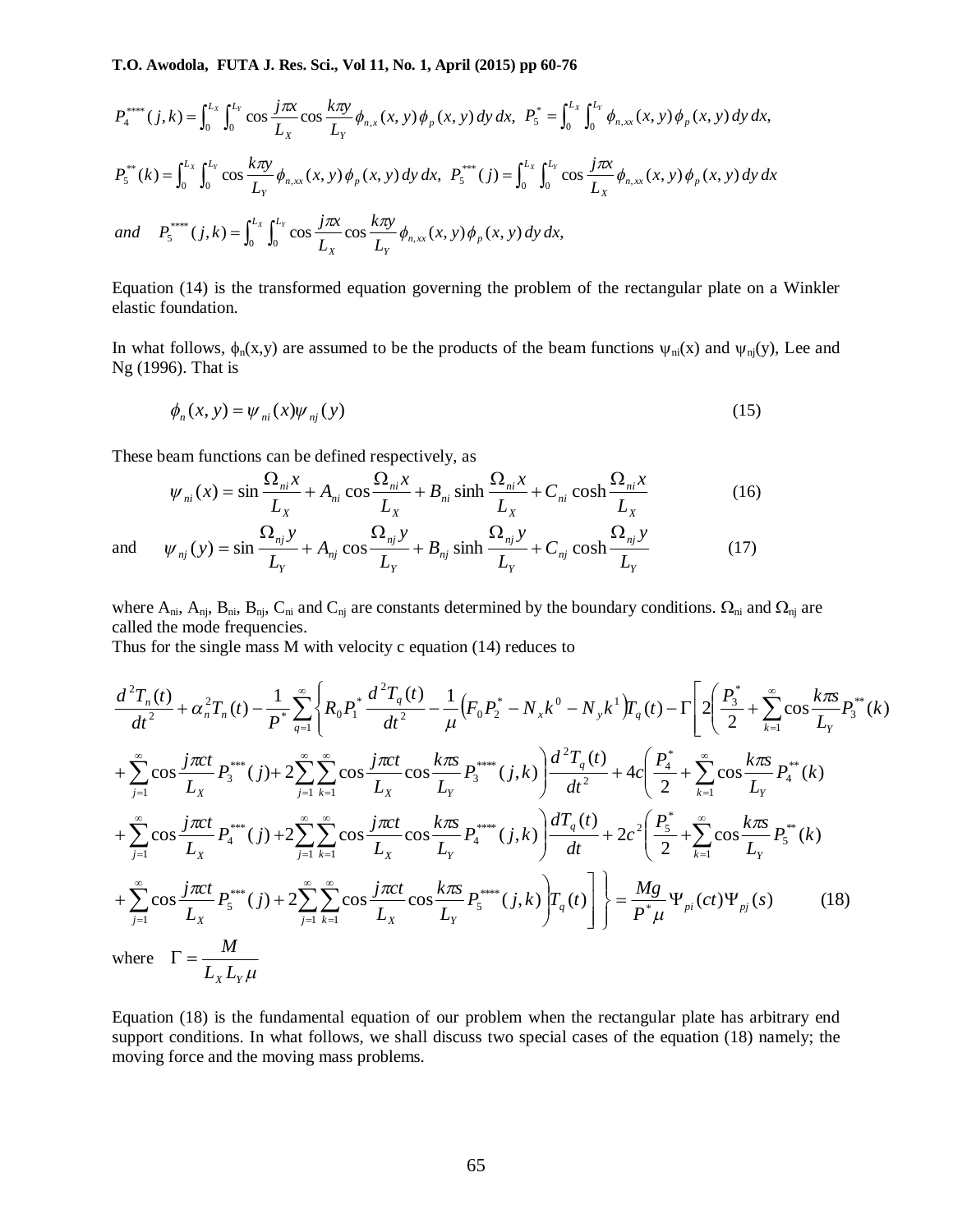#### **CASE I: MOVING FORCE PROBLEM**

By setting  $\Gamma = 0$  in equation (18), an approximate model of the differential equation describing the response of a rectangular plate resting on a Winkler elastic foundation and traversed by a moving force would be obtained.

Thus, setting  $\Gamma = 0$  in equation (18), we have

$$
\frac{d^2T_n(t)}{dt^2} + \alpha_n^2 T_n(t) - \frac{P_1^* R_0}{P^*} \sum_{q=1}^{\infty} \frac{d^2T_q(t)}{dt^2} + \frac{1}{\mu P^*} \Big( F_0 P_2^* - N_x k^0 - N_y k^1 \Big) \sum_{q=1}^{\infty} T_q(t) = \frac{Mg}{P^* \mu} \Psi_{pi}(ct) \Psi_{pj}(s)
$$
 (19)

Evidently, an exact analytical solution to this equation is not possible. Consequently, the approximate analytical solution technique, which is a modification of the asymptotic method of Struble shall be used (Awodola and Oni, 2013).

To solve equation (19), first, we neglect the rotatory inertial term and rearrange the equation to take the form

$$
\frac{d^2 T_n(t)}{dt^2} + \left[ \alpha_n^2 + \Gamma^* P_2^* \right] T_n(t) + \Gamma^* P_2^* \sum_{\substack{q=1 \ q \neq n}}^{\infty} T_q(t) = \frac{Mg}{P^* \mu} \Psi_{pi}(ct) \Psi_{pj}(s)
$$
(20)

where

$$
\Gamma^* = \frac{1}{\mu P^*} \left( F_0 - N_x \frac{k^0}{P_2^*} - N_y \frac{k^1}{P_2^*} \right)
$$
 (21)

Consider a parameter  $\lambda < 1$  for any arbitrary ratio  $\Gamma^*$  defined as

$$
\lambda = \frac{\Gamma^*}{1 + \Gamma^*} \tag{22}
$$

so that

$$
\Gamma^* = \lambda + o(\lambda^2) \tag{23}
$$

Thus, Using struble's technique (Awodola and Oni, 2013), the homogeneous part of equation (20) can be replaced with

$$
\frac{d^2T_n(t)}{dt^2} + \gamma_s^2 T_n(t) = 0
$$
\n(24)

where

$$
\gamma_s = \alpha_n + \frac{\lambda P_2^*}{2\alpha_n} \tag{25}
$$

represents the modified frequency due to the effects of the axial forces  $N_x$  and  $N_y$ . Using equation  $(25)$ , equation  $(19)$  can be written as

$$
\frac{d^2T_n(t)}{dt^2} + \gamma_s^2 T_n(t) - \frac{P_1^* R_0}{P^*} \sum_{q=1}^{\infty} \frac{d^2T_q(t)}{dt^2} = \frac{Mg}{P^* \mu} \Psi_{pi}(ct) \Psi_{pj}(s)
$$
(26)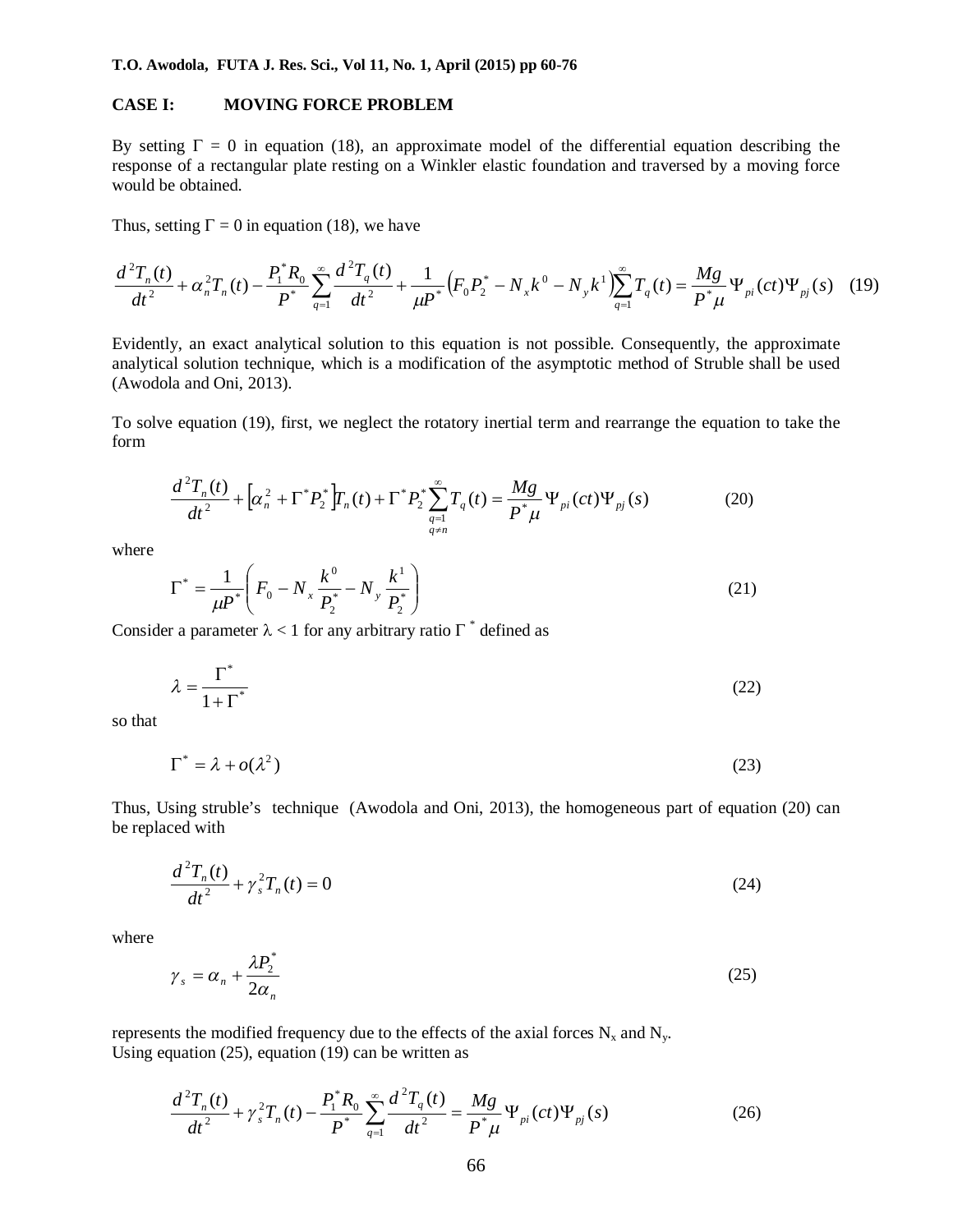The homogenous part of equation (26) is rearranged to take the form

$$
\frac{d^2T_n(t)}{dt^2} + \frac{\gamma_s^2}{1 - \lambda_0 P_1^*} T_n(t) - \frac{\lambda_0 P_1^*}{1 - \lambda_0 P_1^*} \sum_{\substack{q=1 \ q \neq n}}^{\infty} \frac{d^2T_q(t)}{dt^2} = 0
$$
\n(27)

where  $\lambda_0 = \frac{R_0}{P^*}$  $\lambda_0 = \frac{R}{R}$ 

Now, consider the parameter  $\varepsilon_0 < 1$  for any arbitrary mass ratio  $\lambda_0$  defined as

$$
\varepsilon_0 = \frac{\lambda_0}{1 + \lambda_0} \tag{28}
$$

It can be shown that

$$
\lambda_0 = \varepsilon_0 + o(\varepsilon_0^2) \tag{29}
$$

Following the same argument, equation (27) can be replaced with

$$
\frac{d^2T_n(t)}{dt^2} + \gamma_{sf}^2 T_n(t) = 0
$$
\n(30)

where

$$
\gamma_{sf} = \gamma_s \left[ 1 + \frac{\varepsilon_0 P_1^*}{2} \right] \tag{31}
$$

is the modified frequency corresponding to the frequency of the free system due to the presence of the rotatory inertia correction factor. It is observed that when  $\varepsilon_0 = 0$ , we recover the frequency of the moving force problem when the rotatory inertia effect is neglected.

In order to solve the non-homogenous equation (26), the differential operator which acts on  $T_n(t)$  is replaced by the equivalent free system operator defined by the modified frequency  $\gamma_{sf}$ . Thus

$$
\frac{d^2T_n(t)}{dt^2} + \gamma_{sf}^2 T_n(t) = K_0 \Psi_{pi}(ct) \Psi_{pj}(s)
$$
\n(32)

where 
$$
K_0 = \frac{Mg}{P^*\mu}
$$
 (33)

Therefore, the moving force problem is reduced to the non-homogeneous ordinary differential equation given as

$$
\frac{d^2T_n(t)}{dt^2} + \gamma_{sf}^2T_n(t) = K_0\Psi_{pj}(s)\left[\sin\alpha_{pi}t + A_{pi}\cos\alpha_{pi}t + B_{pi}\sinh\alpha_{pi}t + C_{pi}\cosh\alpha_{pi}t\right] (34)
$$

where *X pi*  $p_i$   $\bar{L}$  $\Omega$   $_{\scriptscriptstyle{pi}}c$  $\alpha_{\scriptscriptstyle ni} =$ 

When equation (34) is solved in conjunction with the initial conditions (2), one obtains expression for  $T_n(t)$ . Thus in view of equation (3), one obtains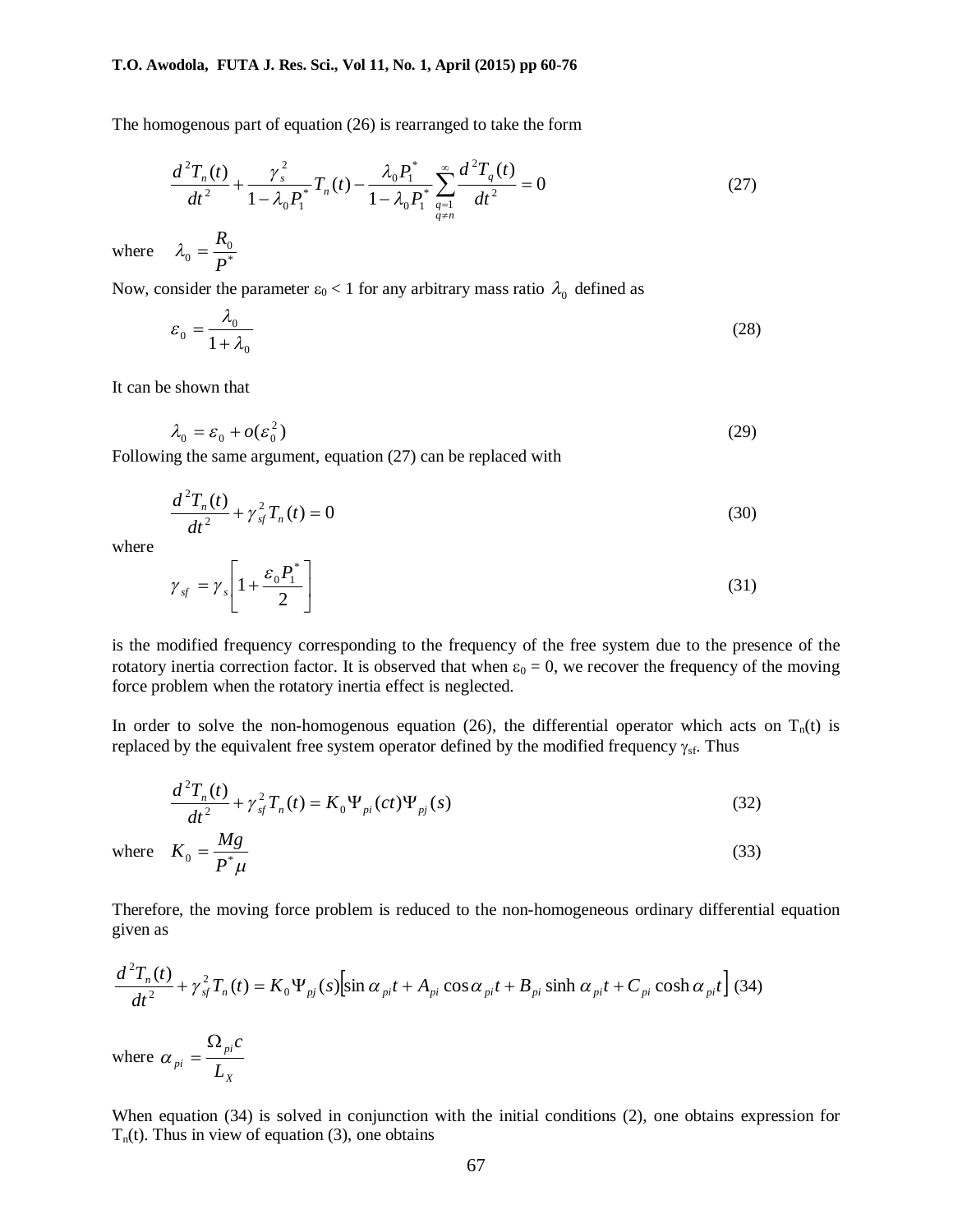$$
U(x, y, t) = \sum_{ni=1}^{\infty} \sum_{nj=1}^{\infty} \frac{K_0 \Psi_{pj}(s)}{\gamma_{sf} [\gamma_{sf}^4 - \alpha_{pi}^4]} \{ [\gamma_{sf}^2 - \alpha_{pi}^2] [C_{pi} \gamma_{sf} (\cosh \alpha_{pi} t - \cos \gamma_{sf} t) + B_{pi} (\gamma_{sf} \sin \alpha_{pi} t - \alpha_{pi} \sin \gamma_{sf} t) ]
$$
  
+  $[\gamma_{sf}^2 + \alpha_{pi}^2] [A_{pi} \gamma_{sf} (\cos \alpha_{pi} t - \cos \gamma_{sf} t) - (\alpha_{pi} \sin \gamma_{sf} t - \gamma_{sf} \sin \alpha_{pi} t)] \} [\sin \frac{\Omega_{ni} x}{L_x} + A_{ni} \cos \frac{\Omega_{ni} x}{L_x} + B_{ni} \sinh \frac{\Omega_{ni} x}{L_x} + C_{ni} \cosh \frac{\Omega_{ni} x}{L_x}] [\sin \frac{\Omega_{ni} y}{L_x} + A_{nj} \cos \frac{\Omega_{nj} y}{L_y} + B_{nj} \sinh \frac{\Omega_{nj} y}{L_y} + C_{nj} \cosh \frac{\Omega_{nj} y}{L_y}]$ (35)

Equation (35) represents the transverse displacement response to a moving force of a rectangular plate resting on Winkler elastic foundation.

## **CASE II: MOVING MASS PROBLEM**

If the mass of the moving load is commensurable with that of the structure, the inertia effect of the moving mass is not negligible. Thus  $\Gamma \neq 0$  and one is required to solve the entire equation (18) when no term of the coupled differential equation is neglected. This is termed the moving mass problem. Thus, equation (18) can be rewritten in the form

$$
\left[1+\frac{2\varepsilon}{P^*}\left(\frac{P_2^*}{2}+\sum_{k=1}^{\infty}\cos\frac{k\pi x}{L_y}P_3^{**}(k)+\sum_{j=1}^{\infty}\cos\frac{j\pi ct}{L_x}P_3^{***}(j)+2\sum_{j=1}^{\infty}\sum_{k=1}^{\infty}\cos\frac{j\pi ct}{L_x}\cos\frac{k\pi x}{L_y}P_3^{***}(j,k)\right)\right]\frac{d^2T_n(t)}{dt^2} + \frac{4\varepsilon}{P^*}\left(\frac{P_4^*}{2}+\sum_{k=1}^{\infty}\cos\frac{k\pi x}{L_y}P_4^{**}(k)+\sum_{j=1}^{\infty}\cos\frac{j\pi ct}{L_x}P_4^{***}(j)+2\sum_{j=1}^{\infty}\sum_{k=1}^{\infty}\cos\frac{j\pi ct}{L_x}\cos\frac{k\pi x}{L_y}P_4^{***}(j,k)\right)\frac{dT_n(t)}{dt} + \left[\gamma_{sf}^2+\frac{2\varepsilon^2}{P^*}\left(\frac{P_5^*}{2}+\sum_{k=1}^{\infty}\cos\frac{k\pi x}{L_y}P_5^{**}(k)+\sum_{j=1}^{\infty}\cos\frac{j\pi ct}{L_x}P_5^{***}(j)+2\sum_{j=1}^{\infty}\sum_{k=1}^{\infty}\cos\frac{j\pi ct}{L_x}\cos\frac{k\pi x}{L_y}P_5^{***}(j,k)\right)\right]T_n(t) + \frac{\varepsilon}{P^*}\sum_{q=1}^{\infty}\left[2\left(\frac{P_2^*}{2}+\sum_{k=1}^{\infty}\cos\frac{k\pi x}{L_y}P_3^{**}(k)+\sum_{j=1}^{\infty}\cos\frac{j\pi ct}{L_x}P_5^{***}(j)+2\sum_{j=1}^{\infty}\sum_{k=1}^{\infty}\cos\frac{j\pi ct}{L_x}\cos\frac{k\pi x}{L_y}P_3^{***}(j,k)\right)\frac{d^2T_n(t)}{dt^2} + 4c\left(\frac{P_4^*}{2}+\sum_{k=1}^{\infty}\cos\frac{k\pi x}{L_y}P_4^{**}(k)+\sum_{j=1}^{\infty}\cos\frac{j\pi ct}{L_x}P_4^{***}(j)+2\sum_{j=1}^{\infty}\sum_{k=1}^{\infty}\cos\frac{j\pi ct
$$

where  $\mu$  $\varepsilon = \frac{1}{L_X L_Y}$  $=\frac{M}{I}$ 

We rearrange equation (36) to take the form

$$
\frac{d^2T_n(t)}{dt^2} + \frac{\mu_0 R_2(t)}{1 + \mu_0 R_1(t)} \frac{dT_n(t)}{dt} + \frac{\gamma_{sf}^2 + \mu_0 R_3(t)}{1 + \mu_0 R_1(t)} T_n(t) + \frac{\mu_0}{1 + \mu_0 R_1(t)} \sum_{q=1}^{\infty} \left[ R_1(t) \frac{d^2T_q(t)}{dt^2} + R_2(t) \frac{dT_q(t)}{dt} + R_3(t)T_q(t) \right] = \frac{\mu_0 g L_x L_y}{\left[ 1 + \mu_0 R_1(t) \right] P^*} \Psi_{pi}(ct) \Psi_{pj}(s)
$$
\n(37)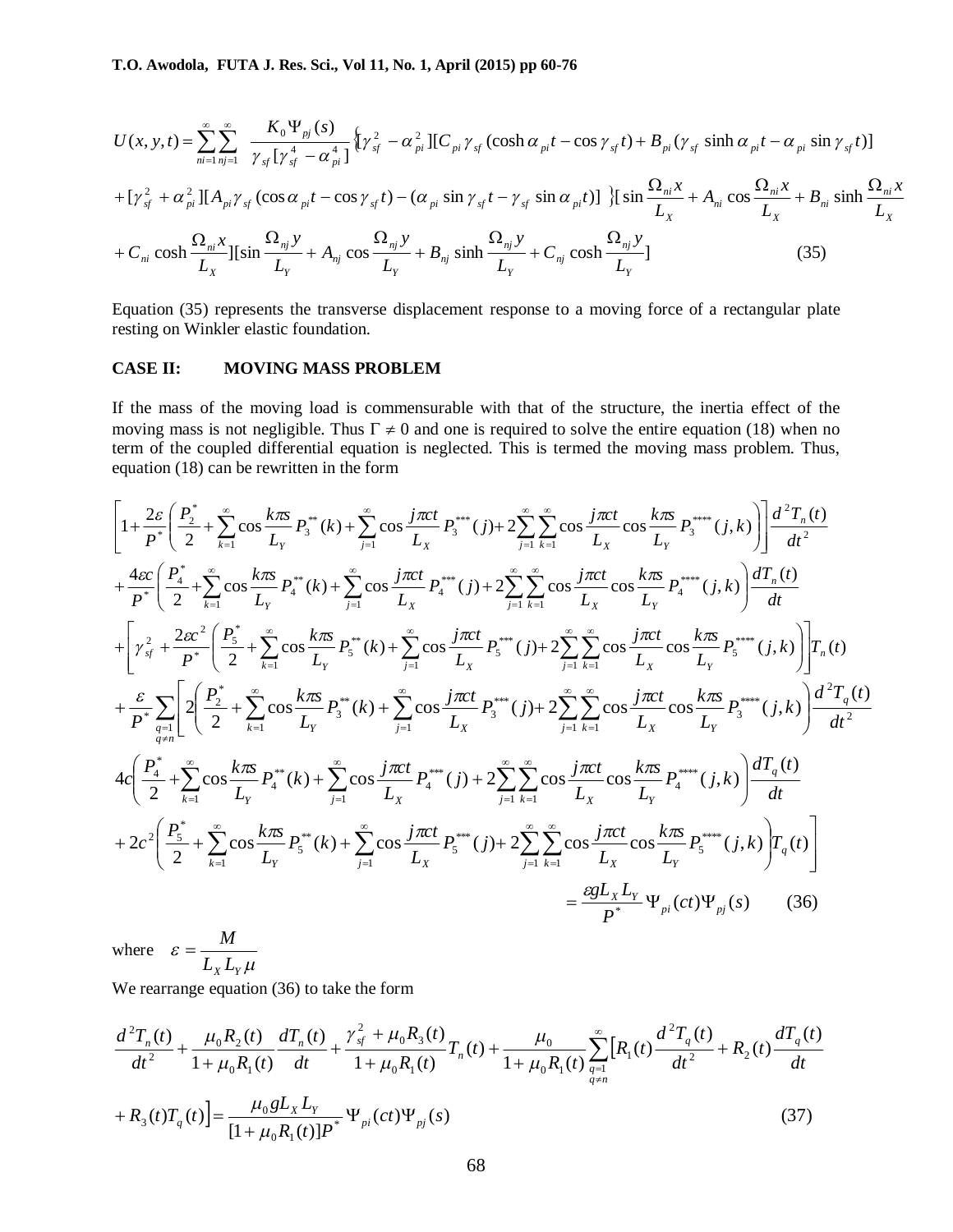where  $\varepsilon$  has been written as a function of the mass ratio  $\mu_{o}$ ,

$$
R_{1}(t) = \frac{2}{P^{*}} \left[ \frac{P_{2}^{*}}{2} + \sum_{k=1}^{\infty} \cos \frac{k\pi s}{L_{Y}} P_{3}^{**}(k) + \sum_{j=1}^{\infty} \cos \frac{j\pi ct}{L_{X}} P_{3}^{***}(j) + 2 \sum_{j=1}^{\infty} \sum_{k=1}^{\infty} \cos \frac{j\pi ct}{L_{X}} \cos \frac{k\pi s}{L_{Y}} P_{3}^{***}(j,k) \right]
$$
  
\n
$$
R_{2}(t) = \frac{2c}{P^{*}} \left[ \frac{P_{4}^{*}}{2} + \sum_{k=1}^{\infty} \cos \frac{k\pi s}{L_{Y}} P_{4}^{**}(k) + \sum_{j=1}^{\infty} \cos \frac{j\pi ct}{L_{X}} P_{4}^{***}(j) + 2 \sum_{j=1}^{\infty} \sum_{k=1}^{\infty} \cos \frac{j\pi ct}{L_{X}} \cos \frac{k\pi s}{L_{Y}} P_{4}^{***}(j,k) \right]
$$
  
\n
$$
R_{3}(t) = \frac{2c^{2}}{P^{*}} \left[ \frac{P_{5}^{*}}{2} + \sum_{k=1}^{\infty} \cos \frac{k\pi s}{L_{Y}} P_{5}^{**}(k) + \sum_{j=1}^{\infty} \cos \frac{j\pi ct}{L_{X}} P_{5}^{***}(j) + 2 \sum_{j=1}^{\infty} \sum_{k=1}^{\infty} \cos \frac{j\pi ct}{L_{X}} \cos \frac{k\pi s}{L_{Y}} P_{5}^{***}(j,k) \right]
$$

Considering the homogeneous part of the equation (36) and going through the same arguments and analysis as in the previous case, the modified frequency corresponding to the frequency of the free system due to the presence of the moving mass is

$$
\beta_{sf} = \gamma_{sf} \left[ 1 - \frac{\mu_0}{2} \left( R_1 - \frac{R_3}{\gamma_{sf}^2} \right) \right]
$$
\n(38)

retaining terms to  $o(\mu_o)$  only.

Thus, to solve the non-homogeneous equation (36), the differential operator which acts on  $T_n(t)$  and  $T_q(t)$ is replaced by the equivalent free system operator defined by the modified frequency  $\beta_{sf}$ . Therefore, taking into account equations (16) and (17), we have

$$
\frac{d^2 T_n(t)}{dt^2} + \beta_{sf}^2 T_n(t) = G_0 \Psi_{pj}(s) (\sin \alpha_{pi} t + A_{pi} \cos \alpha_{pi} t + B_{pi} \sinh \alpha_{pi} t + C_{pi} \cosh \alpha_{pi} t)
$$
(39)  
where 
$$
G_0 = \frac{\mu_0 g L_x L_y}{P^*}
$$
(40)

Therefore, when equation (39) is solved in conjunction with the initial conditions, one obtains expression for  $T_n(t)$  and in view of equation (3), one obtains

$$
U(x, y, t) = \sum_{ni=1}^{\infty} \sum_{nj=1}^{\infty} \frac{G_0 \Psi_{pj}(s)}{\beta_{sf} [\beta_{sf}^4 - \alpha_{pi}^4]} \{ [\beta_{sf}^2 - \alpha_{pi}^2] [C_{pi} \beta_{sf} (\cosh \alpha_{pi} t - \cos \beta_{sf} t) + B_{pi} (\beta_{sf} \sin \alpha_{pi} t - \alpha_{pi} \sin \beta_{sf} t)]
$$
  
+  $[\beta_{sf}^2 + \alpha_{pi}^2] [A_{pi} \beta_{sf} (\cos \alpha_{pi} t - \cos \beta_{sf} t) - (\alpha_{pi} \sin \beta_{sf} t - \beta_{sf} \sin \alpha_{pi} t)] \} [\sin \frac{\Omega_{ni} x}{L_x} + A_{ni} \cos \frac{\Omega_{ni} x}{L_x} + B_{ni} \sinh \frac{\Omega_{ni} x}{L_x} + C_{ni} \cosh \frac{\Omega_{ni} x}{L_x}] [\sin \frac{\Omega_{nj} y}{L_x} + A_{nj} \cos \frac{\Omega_{nj} y}{L_x} + B_{nj} \sinh \frac{\Omega_{nj} y}{L_y} + B_{nj} \sinh \frac{\Omega_{nj} y}{L_y} + C_{nj} \cosh \frac{\Omega_{nj} y}{L_y}] \qquad (41)$ 

Equation (41) is the transverse displacement response to a moving mass of a rectangular plate resting on Winkler elastic foundation. The constants  $A_{ni}$ ,  $\overline{A}_{pi}$ ,  $A_{pj}$ ,  $A_{pj}$ ,  $B_{ni}$ ,  $B_{pi}$ ,  $B_{pj}$ ,  $B_{nj}$ ,  $C_{ni}$ ,  $C_{pi}$ ,  $C_{pj}$  and  $C_{pj}$  are to be determined from the choice of the end support condition.

## **ANALYSIS OF THE SOLUTION**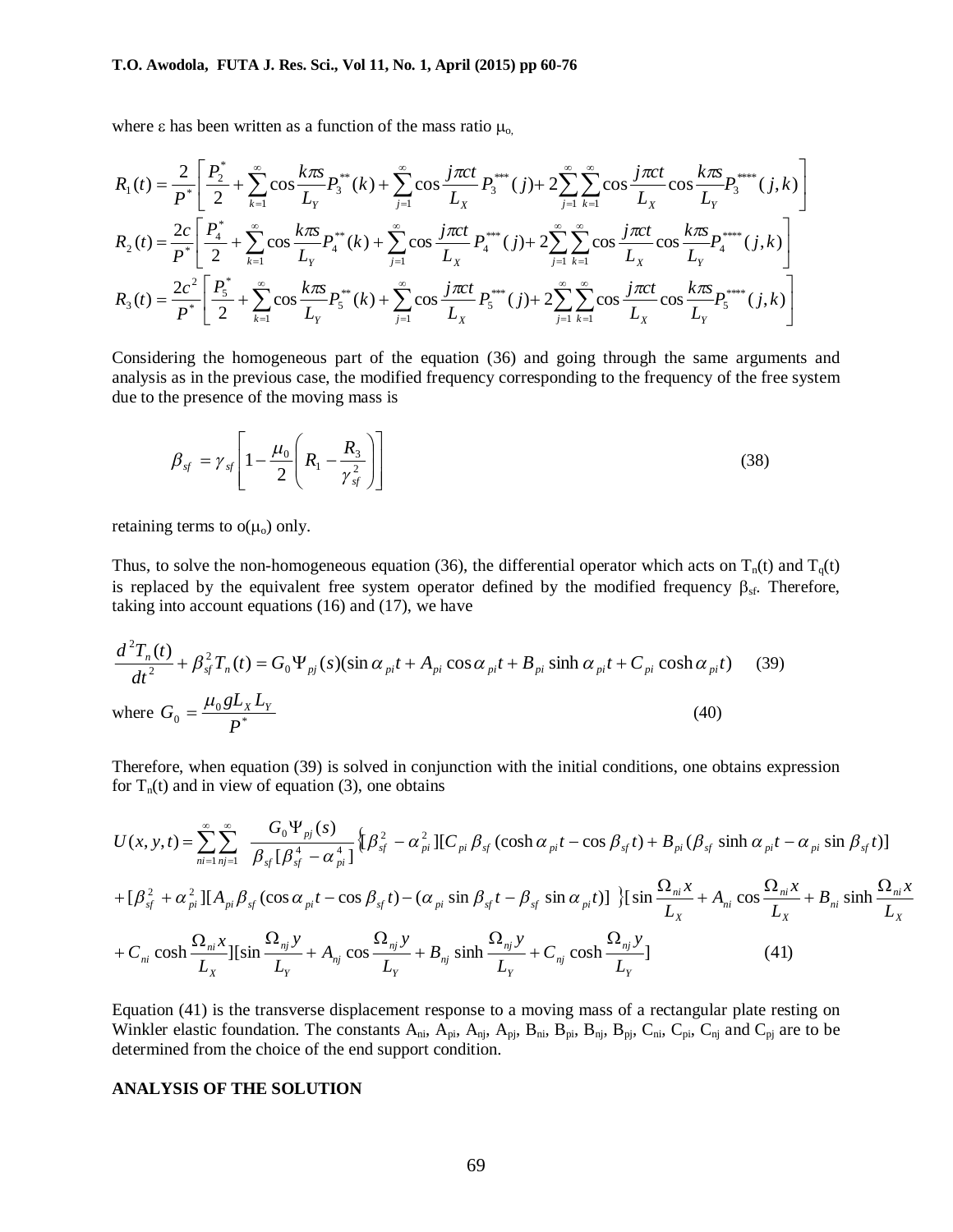Next, the phenomenon of resonance is examined. Equation (35) clearly shows that the rectangular plate on a variable Winkler elastic foundation and traversed by a moving force reaches a state of resonance whenever

$$
\gamma_{sf} = \frac{\Omega_{pi}c}{L_X} \tag{42}
$$

while equation (41) shows that the same plate under the action of a moving mass experiences resonance effect whenever

$$
\beta_{sf} = \frac{\Omega_{pi}c}{L_X} \tag{43}
$$

where L  $\mathbf{r}$  $\overline{\phantom{a}}$  $\mathbf{r}$  $=\gamma_{sf}\left[1-\frac{\mu_0}{2}\right]R_1-\frac{\mu_3}{\nu^2}$ 2 1 *sf sf*  $\beta_{sf} = \gamma_{sf} \left| 1 - \frac{\mu_0}{\epsilon} \right| R_1 - \frac{R_3}{\epsilon^2} \left| \frac{\epsilon}{\epsilon^2} \right|$  (44)

Equations (43) and (44) imply that

$$
\beta_{sf} = \gamma_{sf} \left[ 1 - \frac{\mu_0}{2} \left( R_1 - \frac{R_3}{\gamma_{sf}^2} \right) \right] = \frac{\Omega_{pi} c}{L_X} \tag{45}
$$

 $\overline{\phantom{a}}$  $\overline{\phantom{a}}$  $\overline{\phantom{a}}$ 

 $\overline{\phantom{a}}$  $\overline{\phantom{a}}$  $\bigg)$ 

*sf*

 $R_1 - \frac{R}{a}$ γ

 $\overline{\phantom{a}}$ L  $\setminus$ 

ſ

 $\setminus$ 

 $\overline{\phantom{a}}$ 

Consequently from equations (42) and (45), for the same natural frequency of the plate, the resonance is reached earlier when we consider the moving mass system than when we consider the moving force system.

#### **ILLUSTRATIVE EXAMPLES**

In this section, we shall illustrate the foregoing analysis by two practical examples. Particularly we shall consider classical boundary conditions such as clamped-clamped end conditions and simple-clamped end conditions.

## **RECTANGULAR PLATE CLAMPED AT ALL EDGES (CLAMPED-CLAMPED)**

For a rectangular plate clamped at all its edges, the boundary conditions are given by

$$
U(0, y, t) = 0, \qquad U(L_x, y, t) = 0, \quad U(x, 0, t) = 0, \qquad U(x, L_y, t) = 0 \quad (46)
$$

$$
\frac{\partial U(0, y, t)}{\partial x} = 0, \quad \frac{\partial U(L_x, y, t)}{\partial x} = 0, \quad \frac{\partial U(x, 0, t)}{\partial y} = 0, \quad \frac{\partial U(x, L_y, t)}{\partial y} = 0 \quad (47)
$$

Thus for the normal modes

$$
\Psi_{ni}(0) = 0,
$$
  $\Psi_{ni}(L_X) = 0, \Psi_{nj}(0) = 0,$   $\Psi_{nj}(L_Y) = 0$  (48)

$$
\frac{\partial \Psi_{ni}(0)}{\partial x} = 0, \qquad \frac{\partial \Psi_{ni}(L_x)}{\partial x} = 0, \quad \frac{\partial \Psi_{nj}(0)}{\partial y} = 0, \qquad \frac{\partial \Psi_{nj}(L_y)}{\partial y} = 0 \tag{49}
$$

For simplicity, our initial conditions are of the form

$$
U(x, y, 0) = 0 = \frac{\partial U(x, y, 0)}{\partial t}
$$
\n
$$
(50)
$$

Using the boundary conditions and the initial conditions it can be shown that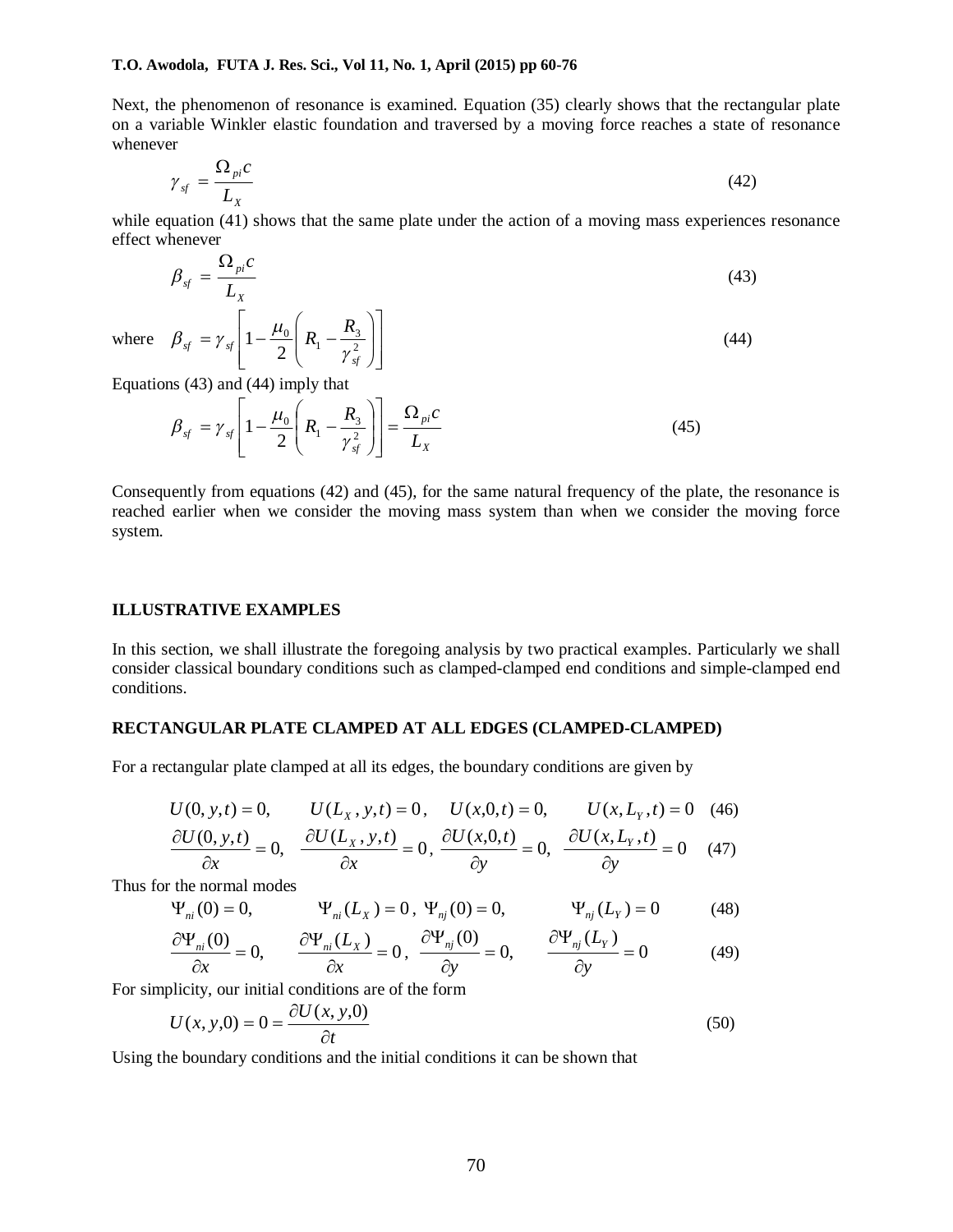$$
A_{ni} = \frac{\sinh \Omega_{ni} - \sin \Omega_{ni}}{\cos \Omega_{ni} - \cosh \Omega_{ni}} = \frac{\cos \Omega_{ni} - \cosh \Omega_{ni}}{\sin \Omega_{ni} + \sinh \Omega_{ni}}, \quad \Rightarrow \quad A_{pi} = \frac{\sinh \Omega_{pi} - \sin \Omega_{pi}}{\cos \Omega_{pi} - \cosh \Omega_{pi}}
$$
  
\n
$$
A_{nj} = \frac{\sinh \Omega_{nj} - \sin \Omega_{nj}}{\cos \Omega_{nj} - \cosh \Omega_{nj}} = \frac{\cos \Omega_{nj} - \cosh \Omega_{nj}}{\sin \Omega_{nj} + \sinh \Omega_{nj}}, \quad \Rightarrow \quad A_{pj} = \frac{\sinh \Omega_{pj} - \sin \Omega_{pj}}{\cos \Omega_{pj} - \cosh \Omega_{pj}}
$$
  
\n
$$
B_{ni} = -1, \Rightarrow B_{pi} = -1 \qquad C_{ni} = -A_{ni} \Rightarrow C_{pi} = -A_{pi}
$$
  
\n
$$
B_{nj} = -1 \Rightarrow B_{pj} = -1, \qquad C_{nj} = -A_{nj} \Rightarrow C_{pj} = -A_{pj}
$$
  
\n(52)

and from (58), one obtains  $\cos \Omega_{ni} \cosh \Omega_{ni} = 1$  (53) which is termed the frequency equation for the dynamical problem, such that, Oni and Awodola (2010)

$$
\Omega_1 = 4.73004, \ \Omega_2 = 7.85320, \ \Omega_3 = 10.99561 \tag{54}
$$

Using (51), (52) and (54) in equations (35) and (41) one obtains the displacement response respectively to a moving force and a moving mass of a rectangular plate resting on a Winkler elastic foundation and clamped at all its edges.

## **RECTANGULAR PLATE SIMPLY SUPPORTED AT EDGES**  $x = 0$ **,**  $x = L_X$  **AND CLAMPED AT EDGES**  $y = 0$ ,  $y = L_Y$  **(SIMPLE-CLAMPED)**

For a rectangular plate clamped at edges  $y = 0$ ,  $y = L_y$  with simple supports at edges  $x = 0$ ,  $x = L_x$ , the boundary conditions at such opposite edges are

$$
U(0, y, t) = 0, \qquad U(L_x, y, t) = 0, \qquad U(x, 0, t) = 0, \qquad U(x, L_y, t) = 0 \qquad (55)
$$
  

$$
\frac{\partial^2 U(0, y, t)}{\partial x^2} = 0, \qquad \frac{\partial^2 U(L_x, y, t)}{\partial x^2} = 0, \qquad \frac{\partial U(x, 0, t)}{\partial y} = 0, \qquad \frac{\partial U(x, L_y, t)}{\partial y} = 0 \qquad (56)
$$

and for the normal modes

$$
\Psi_{ni}(0) = 0, \qquad \Psi_{ni}(L_X) = 0, \quad \Psi_{nj}(0) = 0, \qquad \Psi_{nj}(L_Y) = 0
$$
\n(57)

$$
\frac{\partial^2 \Psi_{ni}(0)}{\partial x^2} = 0, \quad \frac{\partial^2 \Psi_{ni}(L_X)}{\partial x^2} = 0, \quad \frac{\partial \Psi_{nj}(0)}{\partial y} = 0, \quad \frac{\partial \Psi_{nj}(L_Y)}{\partial y} = 0 \tag{58}
$$

Using the boundary conditions, for the clamped edges, one obtains.

$$
A_{nj} = \frac{\sinh \Omega_{nj} - \sin \Omega_{nj}}{\cos \Omega_{nj} - \cosh \Omega_{nj}}, \quad \Rightarrow \quad A_{pj} = \frac{\sinh \Omega_{pj} - \sin \Omega_{pj}}{\cos \Omega_{pj} - \cosh \Omega_{pj}} \tag{59}
$$

$$
B_{nj} = -1 \implies B_{pj} = -1, \ C_{nj} = -A_{nj} \implies C_{pj} = -A_{pj} \tag{60}
$$

The frequency equation of the clamped edges is given by the following determinant equation

$$
\begin{vmatrix}\n(\sinh \Omega_{nj} - \sin \Omega_{nj}) & (\cos \Omega_{nj} - \cosh \Omega_{nj}) \\
(\cos \Omega_{nj} - \cosh \Omega_{nj}) & (\sin \Omega_{nj} + \sinh \Omega_{nj})\n\end{vmatrix} = 0
$$
\n(61)

which when simplified yields  $\cos \Omega_{ni} \cosh \Omega_{ni} = 1$  (62)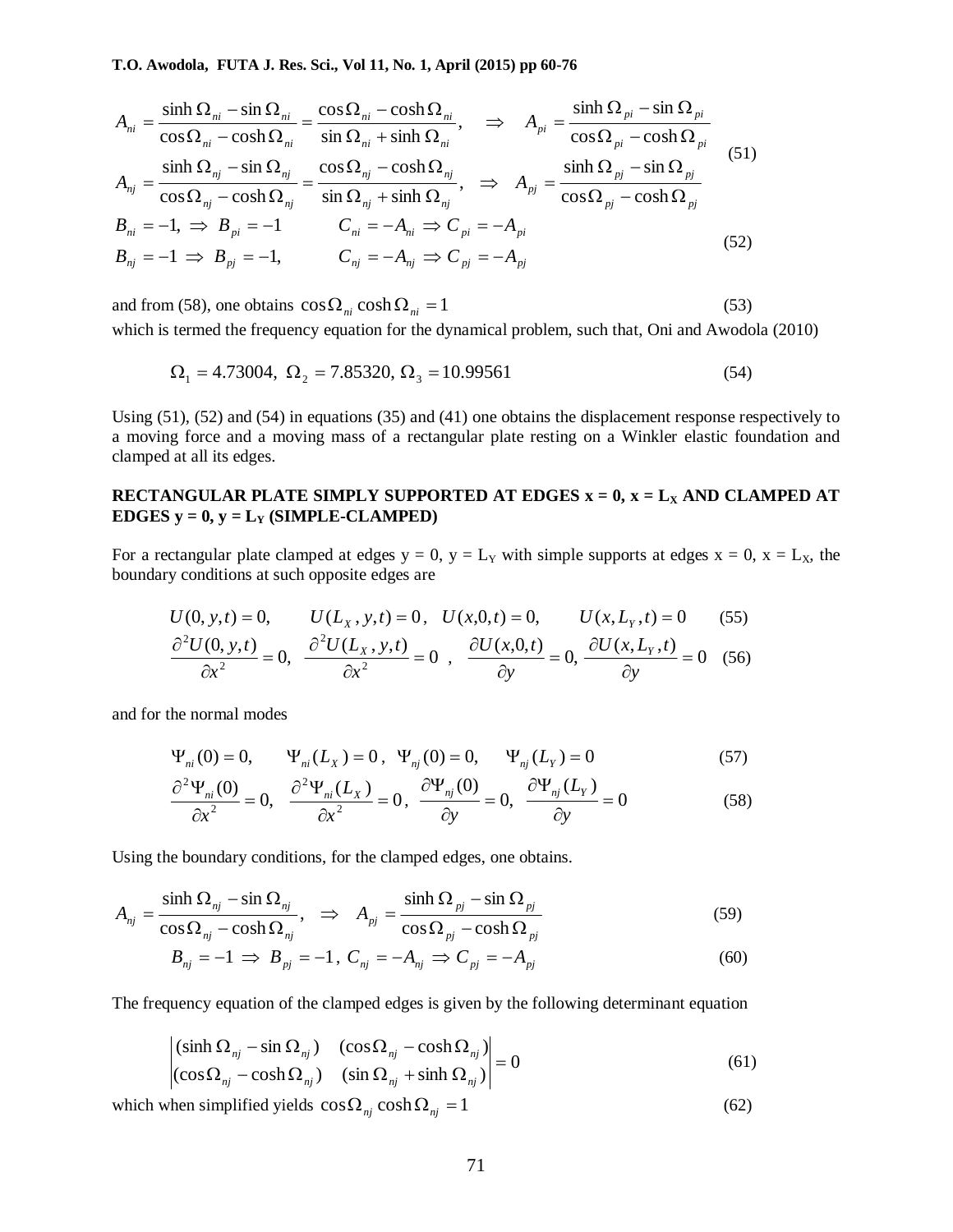For the simple edges, it is readily shown that  $A_{ni} = 0$ ,  $B_{ni} = 0$ ,  $C_{ni} = 0$ , and  $\Omega_{ni} = n_i \pi$ 

Similarly, 
$$
A_{pi} = 0
$$
,  $B_{pi} = 0$ ,  $C_{pi} = 0$ , and  $\Omega_{pi} = p_i \pi$  (63)

Using (59), (60), (62) and (63) in equations (35) and (41) one obtains the displacement response respectively to a moving force and a moving mass of a simple-clamped rectangular plate resting on a Winkler elastic foundation.

## **NUMERICAL CALCULATIONS AND DISCUSSION OF RESULTS**

For the calculations of practical interests in dynamics of structures, a rectangular plate of length  $L<sub>Y</sub>$  = 0.914m and breadth  $L_x = 0.457$ m is considered. The velocity of the mass is assumed to be 0.8123m/s and the values for E, S and  $\Gamma$  are chosen to be  $3.109x10^9$ kg/m<sup>2</sup>, 0.4m and 0.2 respectively.



**moving mass for various values of axial force Ny.**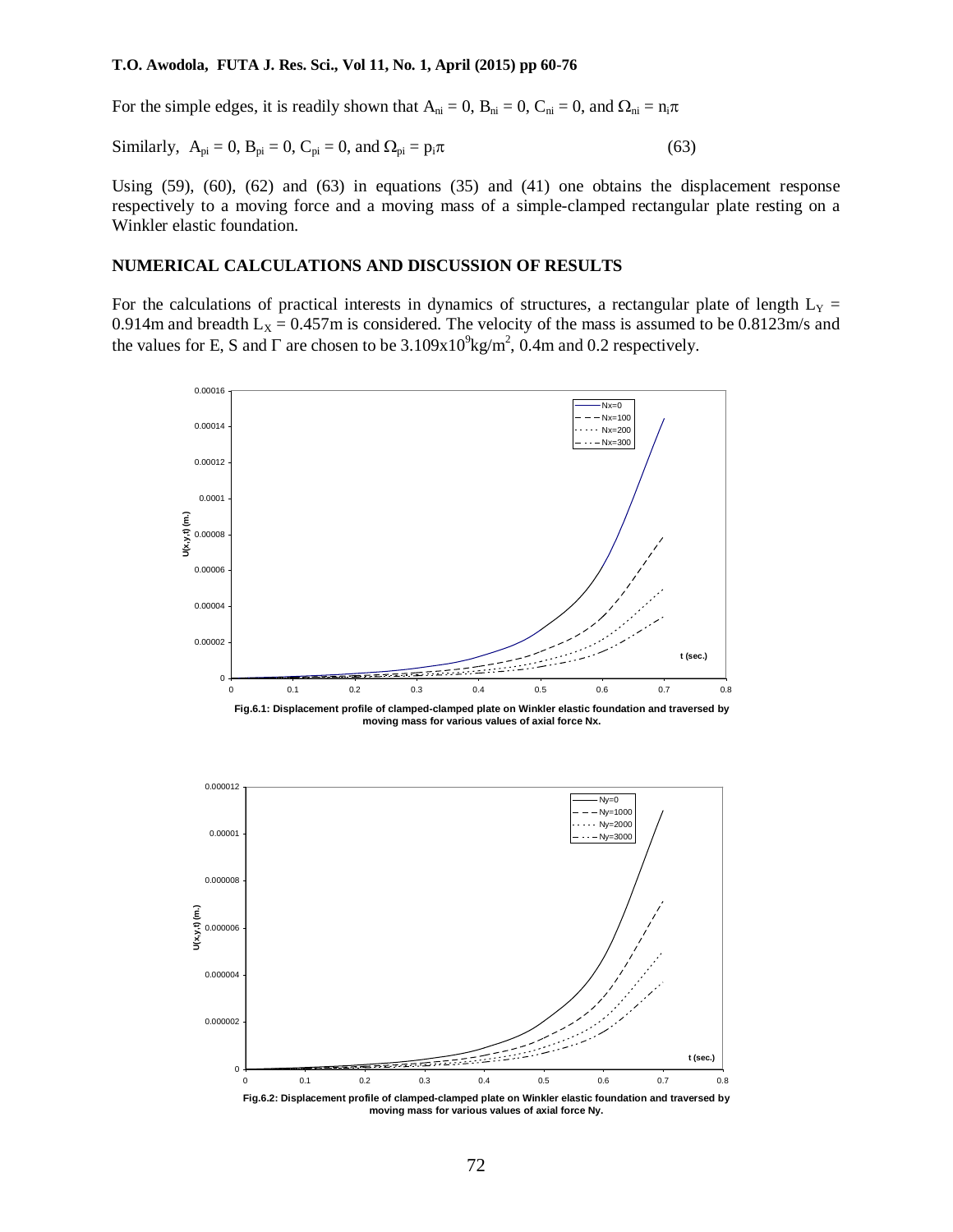Figures 6.1 and 6.2 display the effect of axial forces  $N_x$  and  $N_y$  respectively on the transverse deflection of the clamped-clamped rectangular plate for the case of moving mass. The graphs show that the response amplitudes decrease as the values of  $N_x$  and  $N_y$  increase.



The effects of  $N_x$  and  $N_y$  on the transverse deflection in the case of moving mass displayed in Figures 6.3 and 6.4 respectively show that an increase in the value of each of  $N_x$  and  $N_y$  decreases the deflection of the simple-clamped rectangular plate resting on Winkler elastic foundation.



**Fig.6.4: Deflection of simple-clamped plate on Winkler elastic foundation and traversed by moving mass for various values of axial force Ny.**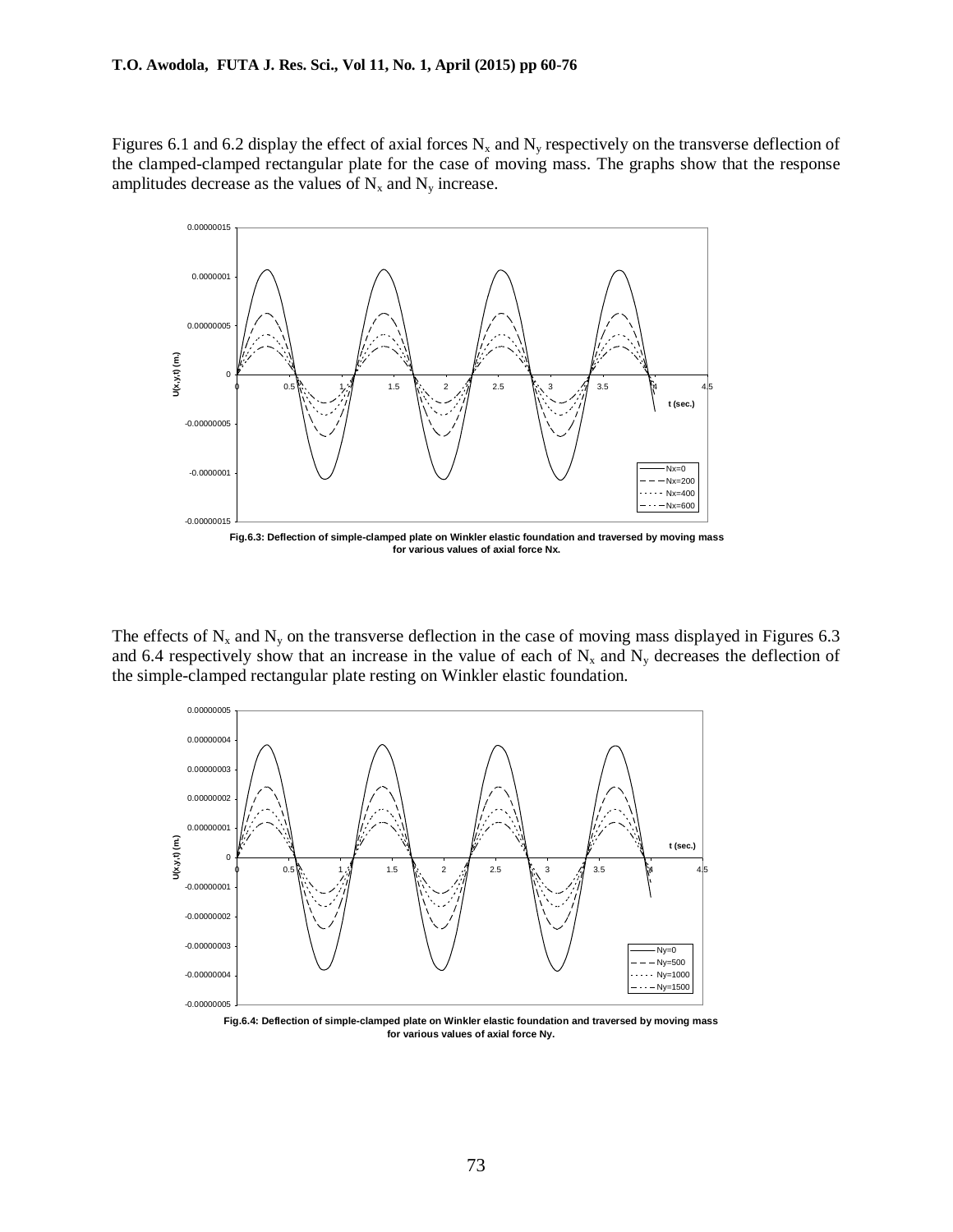Figure 6.5 compares the displacement curves of the moving force and moving mass for a simple-clamped rectangular plate for fixed values of  $N_x$  and  $N_y$ , the response amplitude of a moving mass is greater than that of a moving force.



**resting on Winkler elastic foundation.**

Figure 6.6 displays the effect of the mass ratio  $\Gamma$  on the transverse displacement curves of the moving mass for a simple-clamped rectangular plate for fixed values of  $N_x$  and  $N_y$ , the response amplitude increases as the mass ratio increases and approaches the deflection of moving force as the mass ratio approaches zero.



**Fig. 6.6: Displacement profile of moving mass of simple-clamped rectangular plate resting on Winkler elastic foundation for various values of mass ratio.**

These results hold for other choices of classical boundary conditions.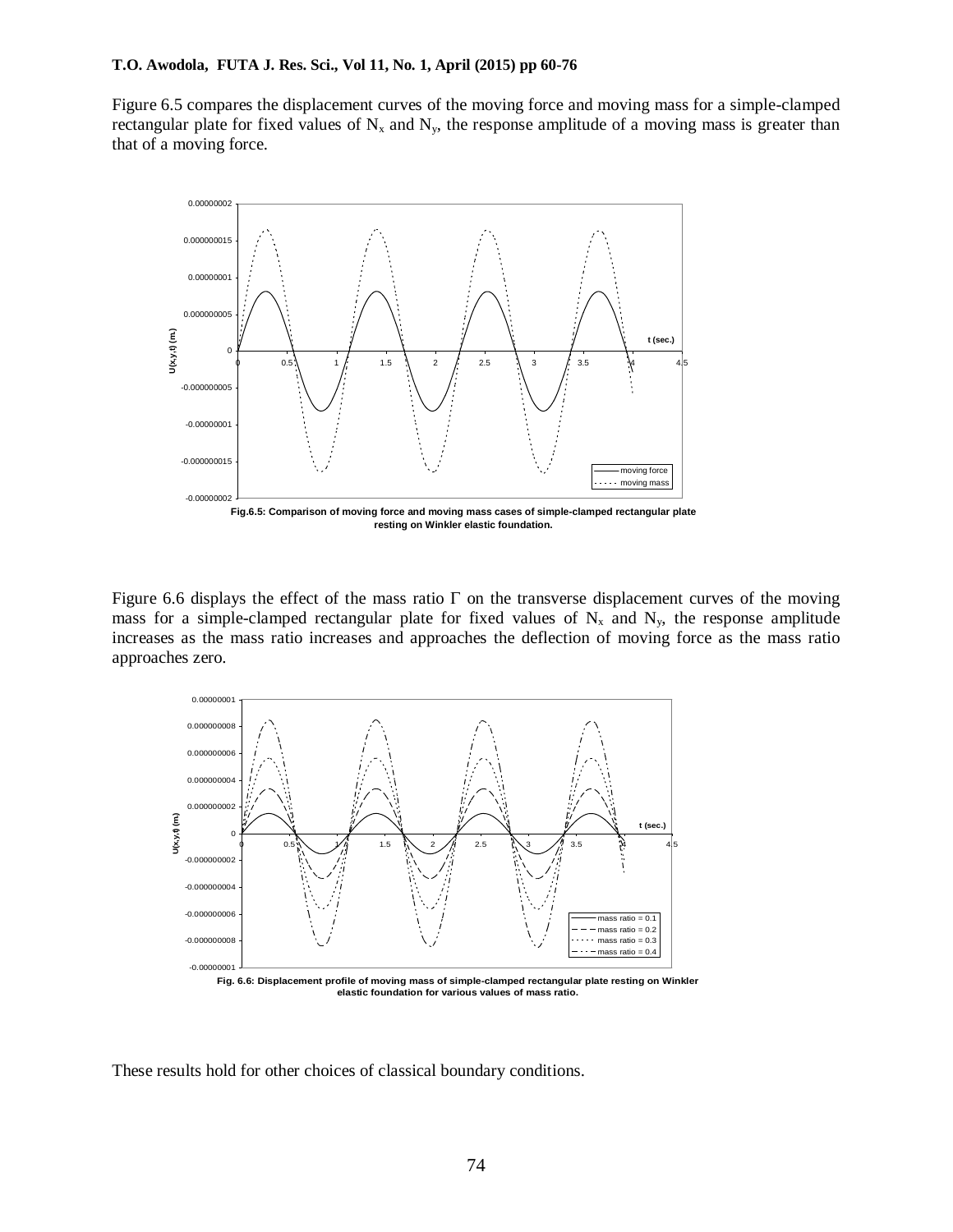## **CONCLUSION**

The influence of axial force and mass ratio on the dynamic response to moving masses of rectangular plates with general classical boundary conditions and resting on constant Winkler elastic foundation was considered in this work. The fourth order partial differential equation governing the system was a nonhomogenous equation with variable and singular coefficients. The method based on Separation of variables was used to transform the governing equation to a set of coupled second order ordinary differential equations. The modified Struble's technique and the method of integral transformations were employed to obtain the closed form solution of the transformed equation for both cases of moving force and moving mass problems. From the analyses of the solutions, for the same natural frequency, the critical speed (and the natural frequency) for the system of rectangular plate traversed by a moving mass was smaller than that of the same system traversed by a moving force. Thus, for the same natural frequency of the plate, the resonance was reached earlier when we considered the moving mass system than when we considered the moving force system. The analyses showed that the moving force solution was not an upper bound for the accurate solution of the moving mass problem and that as each of the axial forces  $N_x$  and  $N_y$  increases, the response amplitudes of the plates decrease for both cases of moving force and moving mass problems for all the classical boundary conditions considered. Meanwhile, the effect of  $N_x$  was more pronounced than that of  $N_v$  Furthermore, the response amplitude for the moving mass problem was greater than that of the moving force problem for fixed values of  $N_x$  and  $N_y$ , this implied that resonance was reached earlier in moving mass problem than in moving force problem, it was therefore unsafe to rely on the moving force solutions. Also, as the mass ratio  $\Gamma$ approaches zero, the response amplitude of the moving mass problem approached that of the moving force problem of the rectangular plate resting on constant Winkler elastic foundation for the classical boundary conditions considered.

## **REFERENCES**

**Awodola, T. O.** (2014). Mass ratio influence on the response to moving masses of prestressed simply supported plate resting on Winkler

foundation. Journal of the Nigerian Association of Mathematical Physics (JNAMP), (Accepted in September 2014).

- **Awodola, T. O. and Oni, S. T.** (2013). Dynamic response to moving masses of rectangular plates with general boundary conditions and resting on variable Winkler foundation. Latin American Journal of Solids and Structures (LAJSS) 10: 301 – 322.
- **Clough Ray W. and Penziens, J.** (1975). Dynamics of structures, Mcgraw-Hill. Inc.
- **Fryba, L.** (1972). Vibration of solids and structures under moving loads. Groningen: Noordhoff.
- **Gbadeyan, J. A. and Aiyesimi, Y. M.** (1990). Response of an elastic beam resting on viscoelastic foundation to a load moving at non-uniform speed. Nigerian Journal of Mathematics and Applications 3: 73-90.
- **Gbadeyan, J. A. and Oni, S. T.** (1995). Dynamic behaviour of beams and rectangular plates under moving loads. Journal of Sound and Vibration 182(5): 677-695.
- **Inglis, C. E.** (1934). A mathematical treatise on vibration in railway bridges. The University press, Cambridge.
- **Jaeger, J. C. and Strarfield, A. M.** (1979). An introduction to applied Mathematics. Oxford University Press. 295-296.
- **Jia-Jang Wu** (2006). Vibration analysis of a portal frame under the action of a moving distributed mass using moving mass element. Int. Jour. for Numerical Methods in Engineering 62: 2028 – 2052.
- **Lee, H. P. and Ng, T. Y.** (1996). Transverse vibration of a plate moving over multiple point supports. Applied Acoustics 47(4): 291 – 301.
- **Omer, C and Aitung, Y (2006).** Large deflection static analysis of rectangular plates on two parameter elastic foundations. International Journal of Science and Technology  $1(1)$ : 43 – 50.
- **Oni, S. T.** (1991). On the dynamic response of elastic structures to moving multi-mass system. Ph.D. thesis. University of Ilorin, Nigeria.
- **Oni, S. T.** (2004). Flexural motions of a uniform beam under the actions of a concentrated mass traveling with variable velocity. Abacus, Journal of Mathematical Association of Nigeria 31(2a): 79 – 93.
- **Oni, S. T. and Awodola T. O.** (2003). Vibrations under a moving load of a non-